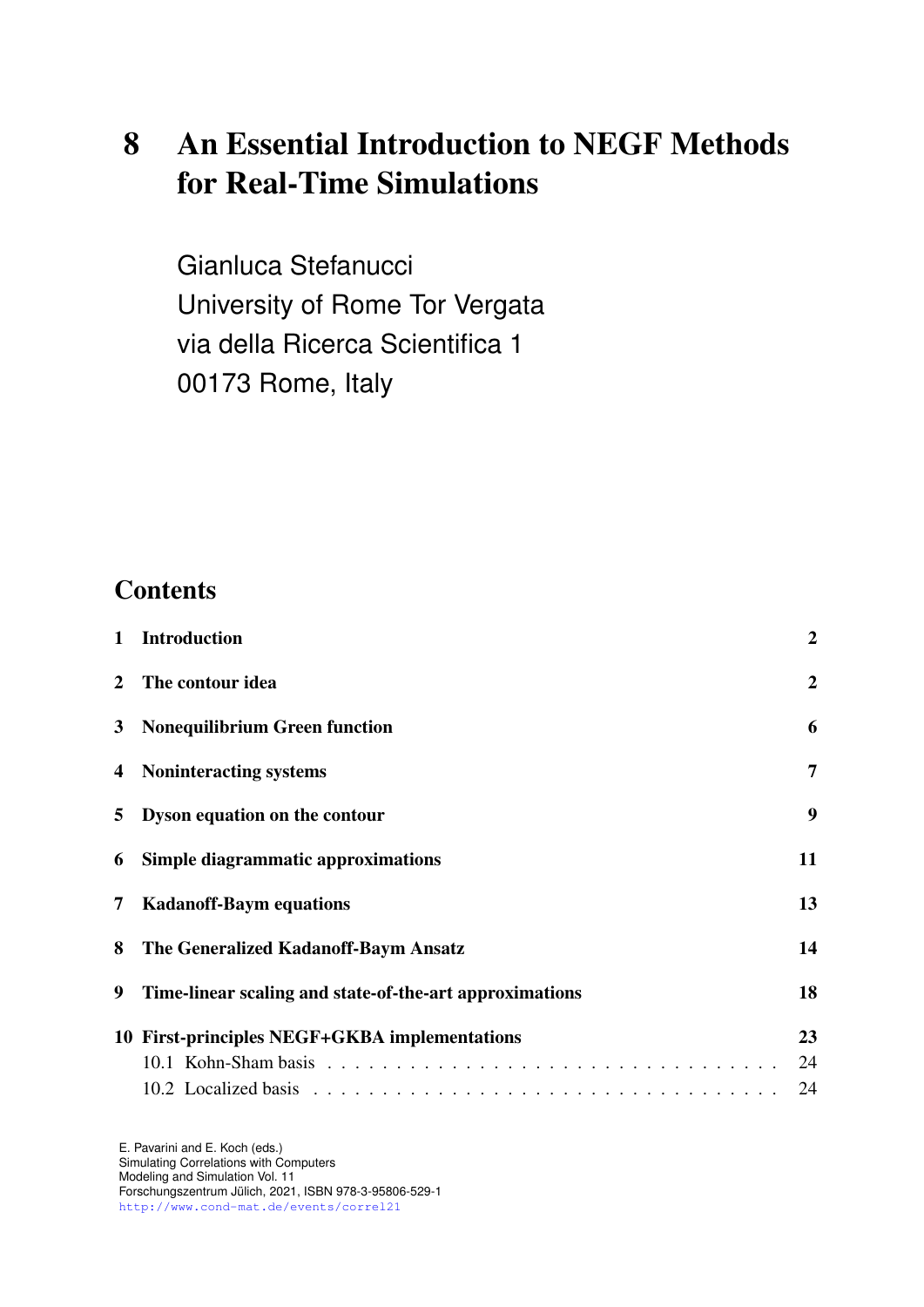## <span id="page-1-0"></span>1 Introduction

We often hear about *strongly correlated systems* as opposed to weakly correlated ones. Strictly speaking, however, the adjective "correlated" is not a feature of the system, rather of the *state of the system*. Consider for instance a Hubbard dimer at half-filling with on-site repulsion U and hopping integral t. For  $U/t \to \infty$  the ground state is a singlet with no double occupancy; such singlet is certainly a strongly correlated state since mean-field treatments predict that the ground state has a finite and U-independent double occupation. Does this mean that the Hubbard dimer is a strongly correlated system? Of course not. The same system does indeed admit a triplet excited state of zero energy which is identical to the triplet excited state of the noninteracting  $(U = 0)$  Hubbard dimer. Another example is provided by organic molecules. The majority of them have a weakly correlated ground state but highly correlated excited states.

In dealing with out-of-equilibrium problems it is crucial to have some physical intuition about the amount of correlation carried by *all* eigenstates involved in the dynamics. Not only that, different excited states may experience different correlation effects, meaning that several statespecific correlation mechanisms must be simultaneously taken into account. For these reasons the development of approximated methods is generally more difficult than for equilibrium problems.

In this chapter we introduce a versatile formalism to deal with any quantum system in arbitrary nonequilibrium situations. The formalism is dubbed Nonequilibrium Green Functions (NEGF) [\[1\]](#page-25-0) and it is essentially the extension of many-body diagrammatic theory to systems driven by external time-dependent fields. We show how to convert a generic nonequilibrium process into a mathematical expression and hence how to build approximation schemes from our physical intuition. Finally we present recent advances for efficient real-time NEGF simulations of systems of interacting electrons and bosons, e.g., phonons or photons [\[2–](#page-25-1)[6\]](#page-25-2). These progresses make NEGF competitive with the fastest quantum method today available, i.e., timedependent density functional theory. Implementations in high performance computer facilities will more likely open the door to first-principles investigations of a wide range of nonequilibrium correlated phenomena.

## <span id="page-1-1"></span>2 The contour idea

In almost all approaches to quantum matter the very first approximation is the truncation of the one-particle Hilbert space. For solids this is usually done by ignoring planewaves with momentum higher than a certain cutoff and by choosing a certain discretization of momenta in the first Brillouin zone. In finite systems like atoms and molecules the truncation consists in considering only a certain number of localized orbitals, e.g., Slater type orbitals or Gaussian type orbitals or splines etc. Many kinds of one-particle bases are of course available in the market, their suitability depending on the system under investigation *and* on the external perturbing fields. In this chapter we do not specify the basis set and let the reader choose his/her favorite one. Only in the last section we shall introduce two different kind of bases for the discussion of recent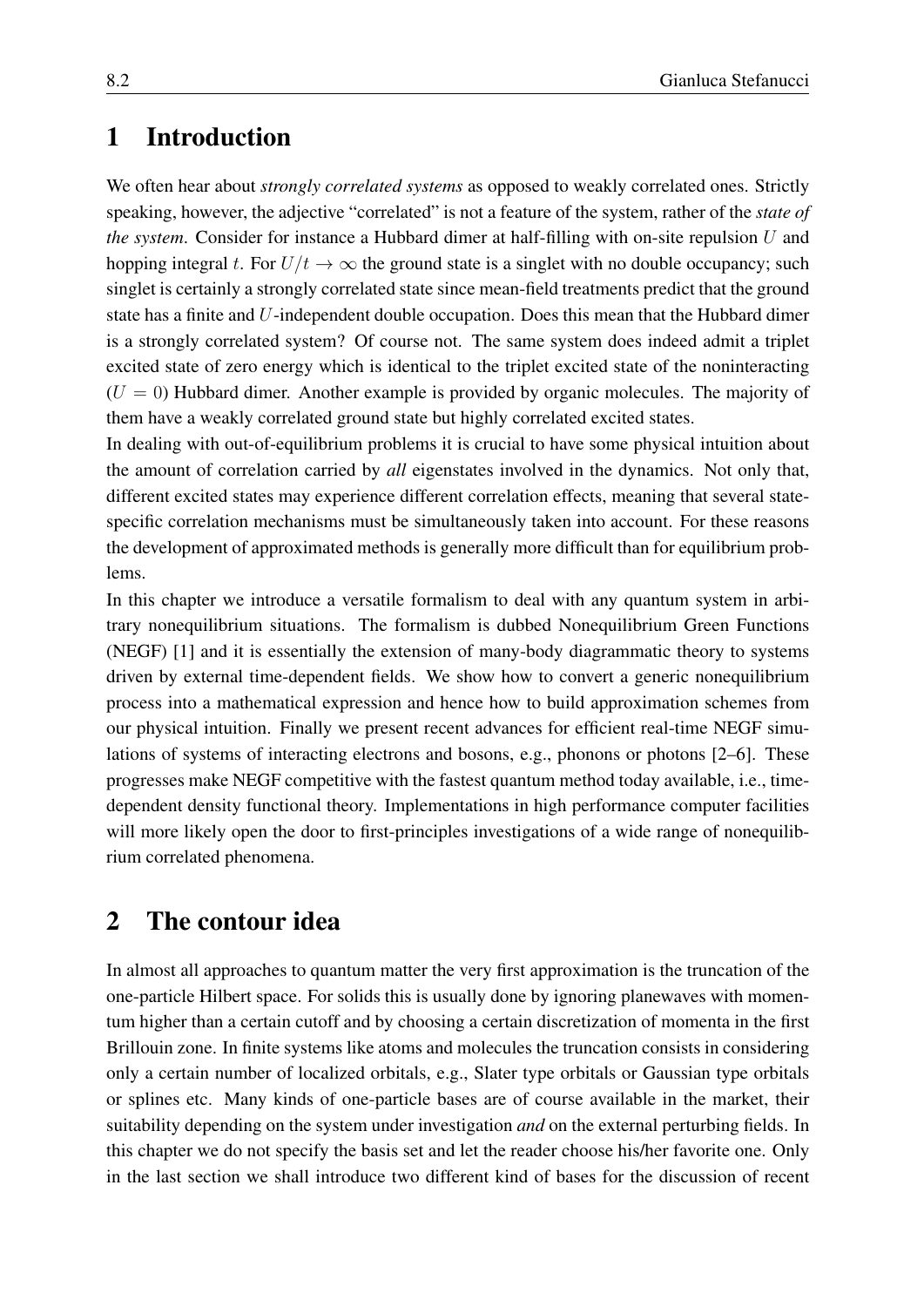implementation strategies of the NEGF equations. We assume, however, that the chosen basis is orthonormal and we denote by  $\hat{d}_i$  and  $\hat{d}_i^\dagger$  $\boldsymbol{t}_i^{\mathsf{T}}$  the fermionic operators annihilating and creating an electron in the *i*-th basis function: hence the anticommutation rules read  $\{\hat{d}_i, \hat{d}_j^{\dagger}\}$  $\{\dagger}_j\} = \delta_{ij}$ . Notice that the label  $i$  includes, in general, both orbital and spin degrees of freedom.

In second quantization the fermionic operators are used to construct operators associated to observable quantities, hence the Hamiltonian too. For a self-contained presentation we consider a system of interacting electrons subject to external classical fields. However, we mention that the NEGF formalism can deal with more realistic situations where an interaction between electrons and quantized phonons and photons is present [\[7](#page-25-3)[–9\]](#page-25-4). The purely electronic Hamiltonian reads

<span id="page-2-1"></span>
$$
\hat{H}(t) = \hat{H}_0(t) + \hat{H}_{\text{int}} = \sum_{ij} h_{ij}(t) \, \hat{d}_i^\dagger \hat{d}_j + \frac{1}{2} \sum_{ijmn} v_{ijmn} \, \hat{d}_i^\dagger \hat{d}_j^\dagger \hat{d}_m \hat{d}_n \,. \tag{1}
$$

Henceforth we shall use the hat symbol "<sup>^</sup>" for *all* operators written in second quantization. The noninteracting part  $\hat{H}_0(t)$  is a quadratic form of fermionic operators and it contains information on how electrons are coupled to external static potentials, e.g., the nuclear potential, and timedependent fields, e.g., laser pulses. The interacting part  $\hat{H}_{\text{int}}$  is a two-body operator describing, e.g., the Coulomb interaction between electrons. We specialize the discussion to an initial state which is the ground state  $|\Psi_g\rangle$  of  $\hat{H}_0 + \hat{H}_{int}$  and, without any loss of generality, we take  $t = 0$  as the initial time. The average of any operator O at times  $t > 0$  is given by

<span id="page-2-0"></span>
$$
O(t) = \langle \Psi_g | \hat{U}(0, t) \, \hat{O} \, \hat{U}(t, 0) | \Psi_g \rangle,\tag{2}
$$

where  $\hat{U}(t, t')$  is the evolution operator from time t' to time t. Let us manipulate Eq. [\(2\)](#page-2-0). Although the assumption of the adiabatic connection is not necessary to develop the NEGF formalism we here assume that it is fulfilled as it shortens the derivations. What is this assumption about? Let us first define it mathematically and then explore its physical content. The adiabatic Hamiltonian

$$
\hat{H}_{\eta}(t) = \hat{H}_0 + e^{-\eta|t|} \hat{H}_{\text{int}}
$$
\n(3)

coincides with the noninteracting part  $\hat{H}_0$  in the remote past  $(t \to -\infty)$  and, for an infinitesimal energy  $\eta$ , it approaches (adiabatically) the full interacting Hamiltonian at time  $t = 0$ . Let  $|\Phi_g\rangle$  be the (noninteracting) ground state of  $\hat{H}_0$  and let  $\hat{U}_\eta(t,t')$  be the evolution operator from time t' to time t associated to the Hamiltonian  $\hat{H}_{\eta}(t)$ . According to the Gell-Mann-Low the-orem [\[10–](#page-25-5)[12\]](#page-25-6) the state  $|\Psi\rangle = \hat{U}_{\eta}(0, -\infty)|\Phi_{g}\rangle$  is an eigenstate of  $\hat{H}_{0} + \hat{H}_{int}$ . The adiabatic connection is fulfilled if  $|\Psi\rangle = |\Psi_q\rangle$ , i.e., if the interacting ground state can be obtained from the noninteracting one by an adiabatic switch-on of the interaction. The adiabatic connection allows for rewriting Eq. [\(2\)](#page-2-0) in terms of the *non*-interacting state  $|\Phi_{g}\rangle$ , the price to pay being that the evolution starts at  $t = -\infty$  instead of  $t = 0$ :

<span id="page-2-2"></span>
$$
O(t) = \langle \Phi_g | \hat{U}_\eta(-\infty, 0) \hat{U}(0, t) \hat{O} \hat{U}(t, 0) \hat{U}_\eta(0, -\infty) | \Phi_g \rangle.
$$
 (4)

We could compress this result if we extend the definition of the time-dependent Hamiltonian in Eq. [\(1\)](#page-2-1) to negative times:  $\hat{H}(t < 0) = \hat{H}_{\eta}(t)$ . Then the group property of the evolution operator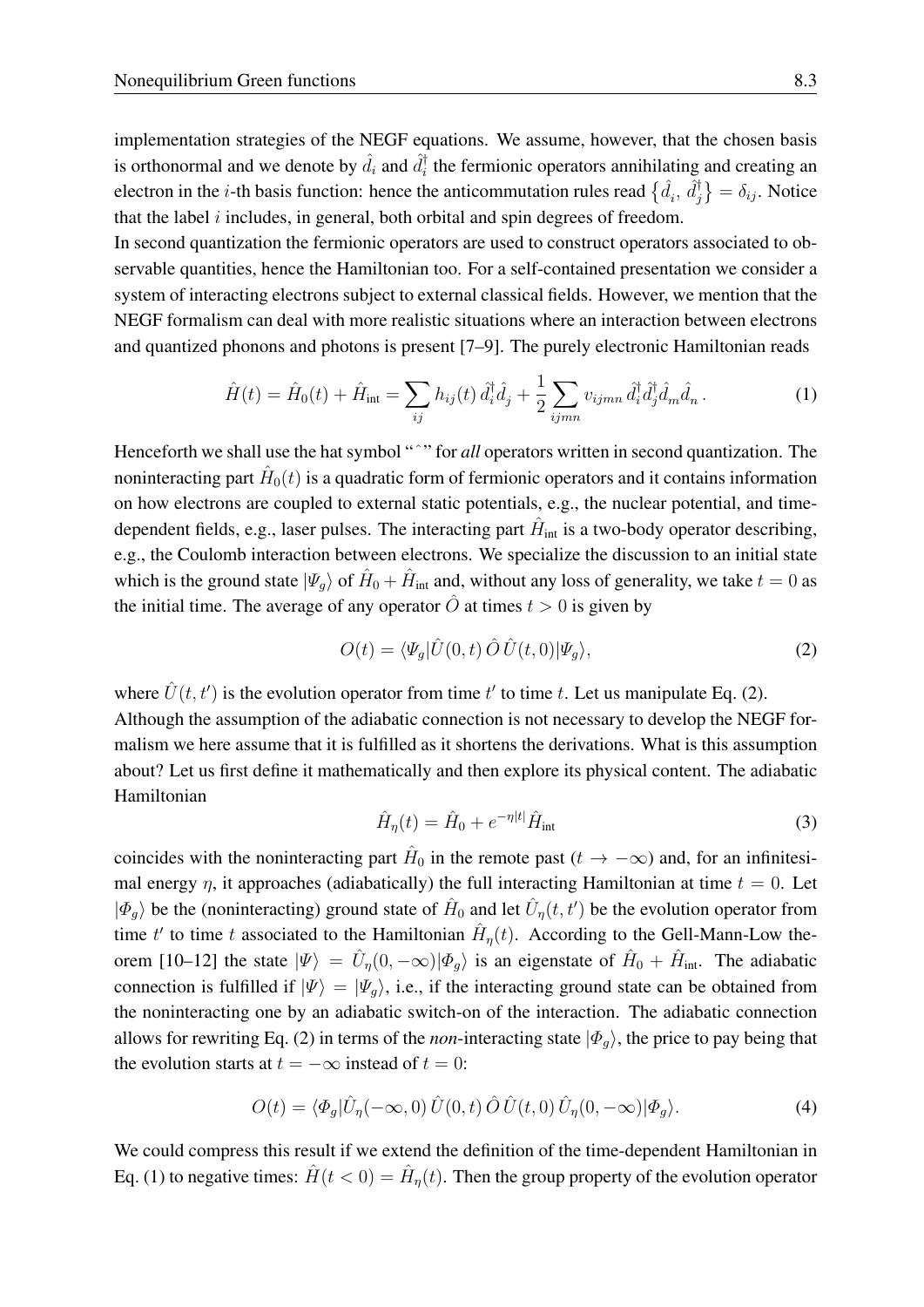$$
\begin{array}{c|c}\n-\infty & \cdots & \hat{H}_{\eta}(\bar{t}) & t_{-} & \hat{H}(\bar{t}) & +\infty \\
\hline\n\vdots & \ddots & \ddots & \ddots & \ddots \\
\hline\n\hat{H}_{\eta}(\bar{t}') & t_{+} & \hat{H}(\bar{t}') & t_{-} \\
\end{array}
$$

<span id="page-3-2"></span>Fig. 1: *The contour*  $\gamma$ *, starting at*  $t = -\infty$ *, going all the way to*  $t = +\infty$  *and then back to* t = −∞*. By definition, any point lying on the forward branch is earlier than a point lying on the backward branch.*

implies  $\hat{U}(t, 0)\hat{U}_{\eta}(0, -\infty) = \hat{U}(t, -\infty)$  and Eq. [\(4\)](#page-2-2) becomes

<span id="page-3-1"></span>
$$
O(t) = \langle \Phi_g | \hat{U}(-\infty, t) \hat{O} \hat{U}(t, -\infty) | \Phi_g \rangle.
$$
 (5)

The *forward* evolution operator has a simple mathematical form in terms of the time-ordering operator  $\mathcal{T}$ . For any  $t > t'$  (forward evolution)

<span id="page-3-0"></span>
$$
\hat{U}(t,t') = \mathcal{T}\left\{e^{-i\int_{t'}^{t} d\bar{t}\,\hat{H}(\bar{t})}\right\}.
$$
\n(6)

In fact,  $\mathcal T$  is not at all an operator, rather it is a rule according to which the operators in the curly bracket must be ordered with *later* times to the *left* (or equivalently earlier times to the right). We can better visualize the action of  $\mathcal T$  if we write the integral in Eq. [\(6\)](#page-3-0) as a Riemann sum over the discrete times  $t_n = t' + n\delta$ , where *n* varies from zero to  $N = \text{Int}[(t-t')/\delta]$  and  $\delta \to 0$ . Then  $t_n$  is later than  $t_m$  if  $n > m$  and

$$
\mathcal{T}\left\{e^{-i\int_{t'}^{t}d\bar{t}\hat{H}(\bar{t})}\right\} = \lim_{\delta \to 0} \mathcal{T}\left\{e^{-i\delta\sum_{n=0}^{N}\hat{H}(t_n)}\right\} = \lim_{\delta \to 0} e^{-i\delta\hat{H}(t_N)}e^{-i\delta\hat{H}(t_{N-1})}\cdots e^{-i\delta\hat{H}(t_1)}e^{-i\delta\hat{H}(t_0)}.
$$
\n(7)

From this "unzipped" expression of the forward operator  $\hat{U}(t, t')$  we can immediately find an expression for the *backward* evolution operator  $\hat{U}(t', t)$ . Taking into account the group property  $\hat{U}(t, t')\hat{U}(t', t) = \hat{1}$  we have

<span id="page-3-4"></span>
$$
\hat{U}(t',t) = \lim_{\delta \to 0} e^{i\delta \hat{H}(t_0)} e^{i\delta \hat{H}(t_1)} \dots e^{i\delta \hat{H}(t_{N-1})} e^{i\delta \hat{H}(t_N)} = \overline{\mathcal{T}} \left\{ e^{i \int_{t'}^t d\overline{t} \hat{H}(\overline{t})} \right\} = \overline{\mathcal{T}} \left\{ e^{-i \int_t^{t'} d\overline{t} \hat{H}(\overline{t})} \right\},
$$
(8)

where  $\bar{\tau}$  is the so called anti-time-ordering operator, i.e., a rule according to which the operators in the curly bracket must be ordered with later times to the right. Inserting these results into Eq.  $(5)$  we get

<span id="page-3-3"></span>
$$
O(t) = \langle \Phi_g | \bar{\mathcal{T}} \left\{ e^{-i \int_t^{-\infty} d\bar{t}' \hat{H}(\bar{t}')} \right\} \hat{O} \, \mathcal{T} \left\{ e^{-i \int_{-\infty}^t d\bar{t} \hat{H}(\bar{t})} \right\} | \Phi_g \rangle. \tag{9}
$$

Pay now attention to the ordering of times. If we define the oriented contour  $\gamma = (-\infty, +\infty) \cup$  $(+\infty, -\infty)$ , see Fig. [1,](#page-3-2) and we place the times  $\bar{t}$  on the upper, or forward, branch and the times  $\bar{t}'$  on the lower, or backward, branch then the string of operators in Eq. [\(9\)](#page-3-3) appears ordered on the contour γ. This observation is at the basis of the *contour idea* developed independently by Keldysh [\[13\]](#page-25-7), Schwinger [\[14\]](#page-25-8), and Konstantinov and Perel' [\[15\]](#page-25-9), see also Refs. [\[16,](#page-25-10) [17\]](#page-25-11) for a more recent discussion. Let us introduce the contour-variable, or better the contour-time  $z \in \gamma$ ; z can lie either on the forward branch or on the backward branch and once the branch is specified it can assume any value between  $-\infty$  and  $+\infty$ . To specify the branch we add a "+"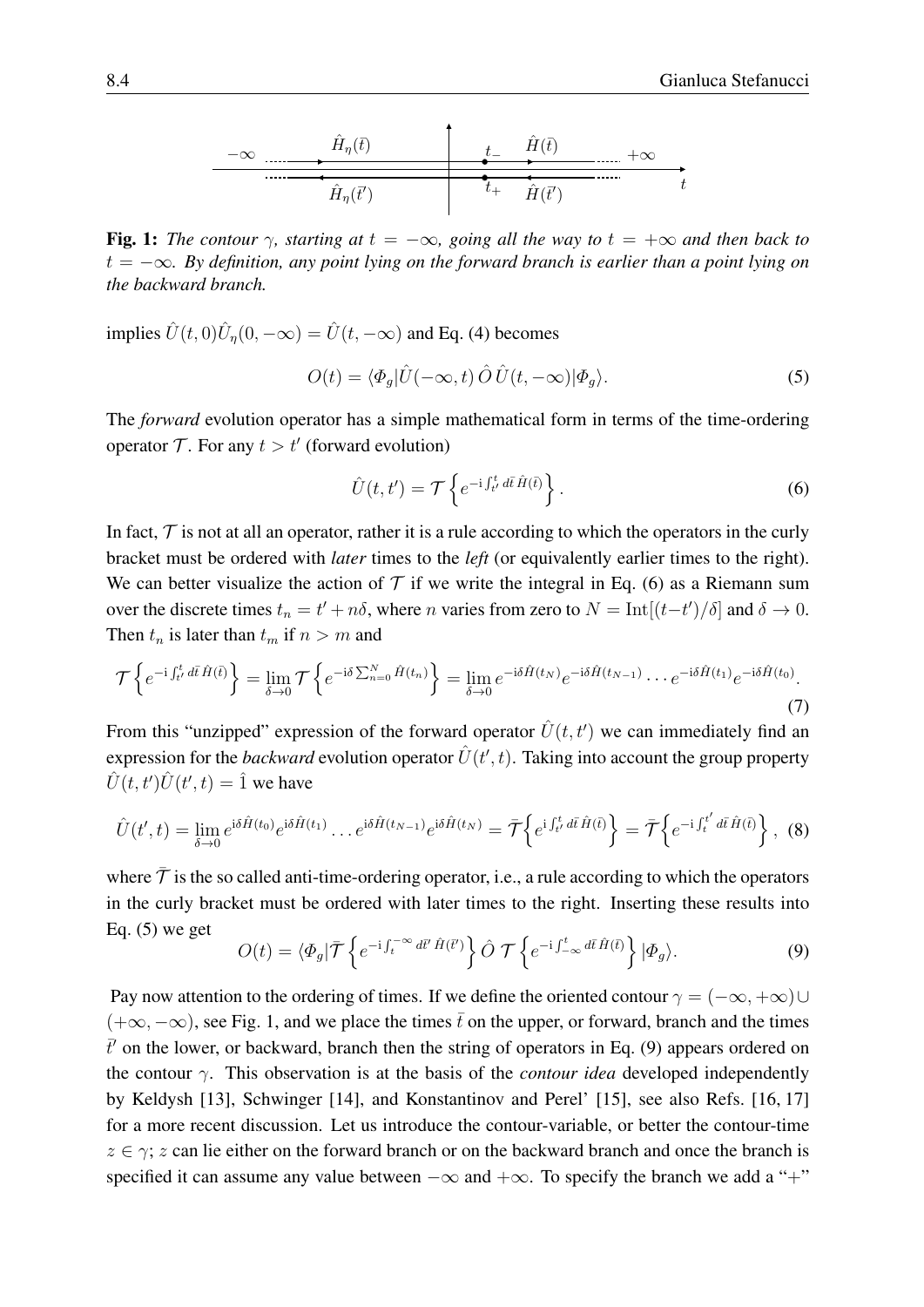or "−" subscript to the times; thus  $z = t_$  is a time t on the forward branch and  $z = t_+$  is a time  $t$  on the backward branch, see again Fig. [1.](#page-3-2) We also define operators with argument on the contour like  $\hat{O}(t_{-}) = \hat{O}(t_{+}) \equiv \hat{O}(t) \Rightarrow \hat{O}(z) = \hat{O}(t).$  (10)

<span id="page-4-0"></span>In Fig. [1](#page-3-2) we show how the Hamiltonian  $\hat{H}(z)$  varies along the contour. Equation [\(9\)](#page-3-3) can then be rewritten as  $O(t) = \langle \Phi_g | \mathcal{T}_\gamma \left\{ e^{-i \int_\gamma d\bar{z} \hat{H}(\bar{z})} \hat{O}(z) \right\} | \Phi_g \rangle,$  (11)

where  $\mathcal{T}_{\gamma}$  is the contour-ordering operator, i.e., a rule according to which the operators in the curly bracket must be ordered with later contour-times to the left. A contour-time is earlier than another if it is closer to the starting point, which in our notation is  $\lim_{t\to-\infty} t_$ . Therefore,  $\mathcal{T}_{\gamma}$  acts like the time-ordering operator  $\mathcal{T}$  for arguments on the forward branch and like the anti-time-ordering operator  $\bar{\mathcal{T}}$  for arguments on the backward branch. Let us verify Eq. [\(11\)](#page-4-0). Suppose that  $z = t_-\$ . Then Eq. [\(11\)](#page-4-0) implies

<span id="page-4-1"></span>
$$
O(t) = \langle \Phi_g | \underbrace{\overline{\mathcal{T}} \left\{ e^{-i \int_{-\infty}^{-\infty} d\vec{t} \cdot \hat{H}(\vec{t}')} \right\}}_{\hat{U}(-\infty, \infty)} \underbrace{\mathcal{T} \left\{ e^{-i \int_{t}^{\infty} d\vec{t} \cdot \hat{H}(\vec{t})} \right\}}_{\hat{U}(\infty, t)} \hat{O} \underbrace{\mathcal{T} \left\{ e^{-i \int_{-\infty}^{t} d\vec{t} \cdot \hat{H}(\vec{t})} \right\}}_{\hat{U}(t, -\infty)} | \Phi_g \rangle
$$
\n
$$
= \langle \Phi_g | \hat{U}(-\infty, t) \hat{O} \hat{U}(t, -\infty) | \Phi_g \rangle,
$$
\n(12)

which is the same as Eq. [\(5\)](#page-3-1). Similarly the reader can verify that choosing  $z = t_+$  the result does not change.

A remark about Eq. [\(11\)](#page-4-0) is important at this point. If the operator  $\hat{O}$  does not depend explicitly on time, like it is our operator, then we can safely write  $\hat{O}(t) = \hat{O}$  in Eq. [\(12\)](#page-4-1). However, if we do so in Eq. [\(11\)](#page-4-0) then it is not possible to establish where to place the operator  $\hat{O}$  when acted upon by  $\mathcal{T}_{\gamma}$ . The reason to give a contour argument even to operators that do not have an explicit time dependence (like the fermionic operators  $\hat{d}_i$  and  $\hat{d}_i^{\dagger}$  $i$ ) stems from the need of specifying their position along the contour, thus rendering unambiguous the action of  $\mathcal{T}_{\gamma}$ . Once the operators are ordered we can omit the time arguments if there is no time dependence.

We conclude this section with a brief comment on the necessity of introducing a contour for nonequilibrium situations. In the *absence* of external fields the Hamiltonian at positive times is constant and given by  $\hat{H} = \hat{H}_0 + \hat{H}_{int}$ . For any finite  $t > 0$  we can choose the infinitesimal energy  $\eta$  such that the equality  $\hat{H} = \hat{H}_{\eta}(t)$  is fulfilled with arbitrary precision. Hence we can calculate time-dependent averages using the Hamiltonian  $\hat{H}(t) = \hat{H}_{\eta}(t)$  for negative *and* positive times. For a nondegenerate ground state the Gell-Mann-Low theorem implies that  $\langle \Phi_g | \hat{U}(\infty, -\infty) \rangle = \langle \Phi_g | e^{i\alpha_g} \rangle$  where  $e^{i\alpha_g}$  is a phase factor. Physically this means that by switching on and then off the interaction we end up in the same state up to a phase factor  $e^{i\alpha_g} = \langle \Phi_g | \hat{U}(\infty, -\infty) | \Phi_g \rangle$ . Substituting this result into Eq. [\(5\)](#page-3-1) and using the group property of the evolution operator we get

$$
O(t) = \frac{\langle \Phi_g | \hat{U}(\infty, t) \hat{O} \hat{U}(t, -\infty) | \Phi_g \rangle}{\langle \Phi_g | \hat{U}(\infty, -\infty) | \Phi_g \rangle}.
$$
\n(13)

Reading the time arguments from right to left we see that they are ordered on the real axis. In equilibrium there is no need of introducing a contour. A more detailed discussion can be found in Ref. [\[1\]](#page-25-0).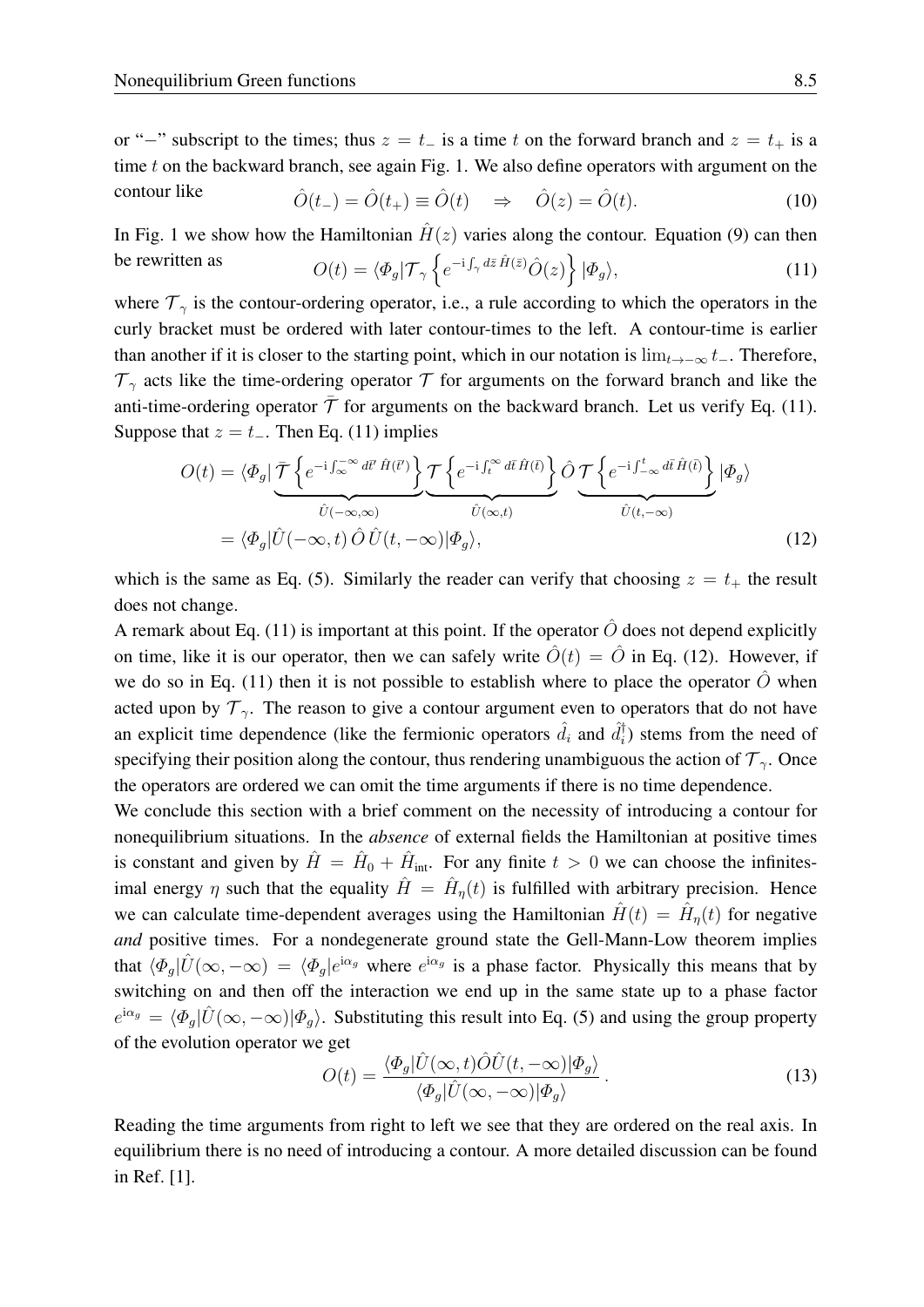#### <span id="page-5-0"></span>3 Nonequilibrium Green function

The NEGF formalism is a *nonperturbative* approach to calculate averages like in Eq. [\(11\)](#page-4-0). Its power and versatility stems from the possibility of including only a (well thought) selection of scattering channels in the time-evolution. The fundamental bit in NEGF is the contour Green function

<span id="page-5-1"></span>
$$
G_{ij}(z, z') \equiv \frac{1}{i} \langle \Phi_g | \mathcal{T}_{\gamma} \left\{ e^{-i \int_{\gamma} d\bar{z} \hat{H}(\bar{z})} \hat{d}_i(z) \hat{d}_j^{\dagger}(z') \right\} | \Phi_g \rangle, \tag{14}
$$

where  $\mathcal{T}_{\gamma}$  is the contour-ordering operator with an extra rule: after the reordering the sign changes if  $z'$  is later than  $z$ . This extra rule can be shown to simplify the math enormously [\[1\]](#page-25-0). Equation [\(14\)](#page-5-1) is a two-point correlator on the contour. For both  $z$  and  $z'$  on the forward branch the contour Green function coincides with the more familiar time-ordered Green function. However other choices of contour-times are possible. Let us get acquainted with Eq. [\(14\)](#page-5-1). If z is earlier than  $z'$  we have (notice the sign change due to the extra rule)

<span id="page-5-3"></span>
$$
G_{ij}(z, z') = -\frac{1}{i} \langle \Phi_g | \hat{U}(-\infty, t') \hat{d}_j^{\dagger} \hat{U}(t', t) \hat{d}_i \hat{U}(t, -\infty) | \Phi_g \rangle \equiv G_{ij}^{<}(t, t'). \tag{15}
$$

The last equality defines the *lesser* Green function. Notice that  $G^{\lt}$  is a function of the physical times  $t$  and  $t'$ . One way to get this function for *all* times  $t$  and  $t'$  consists in evaluating the contour Green function for  $z = t_-\$  (forward branch) and  $z' = t'_+$  (backward branch); in this case z would indeed be always earlier than z'. However, if  $t < t'$  then we can get  $G^{\lt}$  also choosing  $z = t_-\,$  and  $z' = t'_-\,$  whereas if  $t > t'$  then we can get  $G^<$  also choosing  $z = t_+\,$ and  $z' = t'_{+}$ . The lesser Green function is proportional to the probability amplitude that a hole created at time t in the basis function i is found at time  $t'$  in the basis function j. In other words  $G<sup>th</sup>$  describes how an added hole (or a removed electron) propagates in the system.

The *greater* Green function is defined as the contour Green function evaluated at the contourtime z later than  $z'$ 

<span id="page-5-4"></span>
$$
G_{ij}(z, z') = \frac{1}{i} \langle \Phi_g | \hat{U}(-\infty, t) \hat{d}_i \hat{U}(t, t') \hat{d}_j^{\dagger} \hat{U}(t', -\infty) | \Phi_g \rangle \equiv G_{ij}^>(t, t'). \tag{16}
$$

Again this is a function of the physical times  $t$  and  $t'$  and it is proportional to the probability amplitude that an electron created at time  $t'$  in the basis function j is found at time  $t$  in the basis function *i*. Hence  $G^>$  describes how an added electron propagates in the system. The lesser and greater Green functions can be used to rewrite the contour Green function as

<span id="page-5-2"></span>
$$
G_{ij}(z, z') \equiv \Theta(z, z') G_{ij}^{>}(t, t') + \Theta(z', z) G_{ij}^{<}(t, t'),
$$
\n(17)

where the Heaviside function on the contour  $\Theta(z, z')$  has value 1 if z is later than  $z'$  and zero otherwise. In Eq. [\(17\)](#page-5-2) the contour time z can be either  $t_$  or  $t_+$  and similarly the contour time z' can be either  $t'$  or  $t'$ .

From the equal-time lesser Green function we can calculate the time-dependent average of any one-body operator  $\hat{O} = \sum_{ij} O_{ij} \hat{d}_i^{\dagger}$  ${}_{i}^{\dagger} \hat{d}_{j}$ . To show it we observe that Eq. [\(15\)](#page-5-3) for  $t = t'$  yields

<span id="page-5-5"></span>
$$
G_{ij}^{<}(t,t) = -\frac{1}{i}\langle \Phi_g | \hat{U}(-\infty, t) \hat{d}_j^{\dagger} \hat{d}_i \hat{U}(t, -\infty) | \Phi_g \rangle = i\rho_{ij}(t), \qquad (18)
$$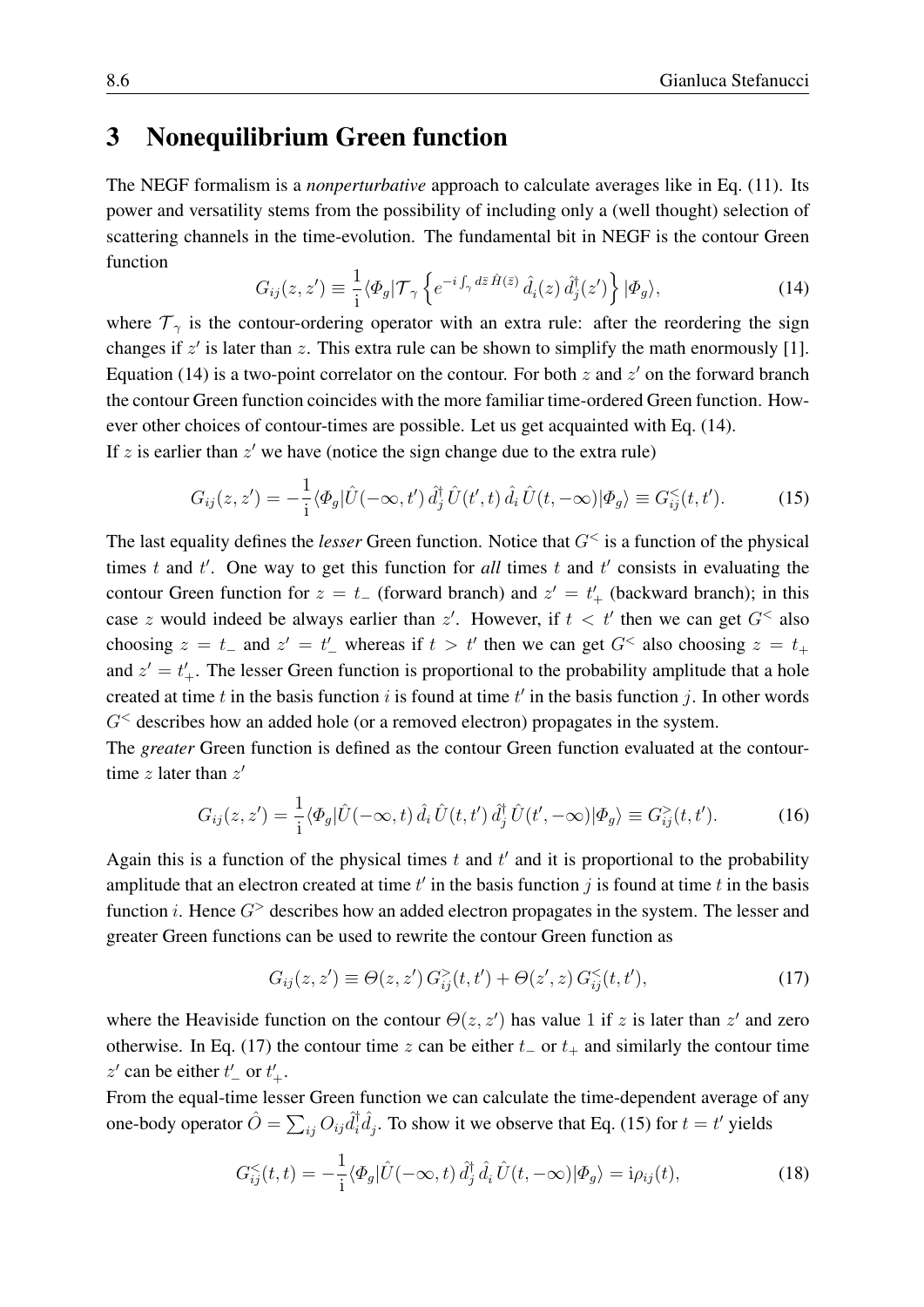where  $\rho(t)$  is the one-particle density matrix. Taking into account Eq. [\(5\)](#page-3-1)

$$
O(t) = \sum_{ij} O_{ij} \langle \Phi_g | \hat{U}(-\infty, t) \hat{d}_i^\dagger \hat{d}_j \hat{U}(t, -\infty) | \Phi_g \rangle = -i \sum_{ij} O_{ij} G_{ji}^{\langle \langle} (t, t) \rangle = \sum_{ij} O_{ij} \rho_{ji}(t). \tag{19}
$$

Examples of one-body operators are the noninteracting part of the Hamiltonian, the particle density, the particle current, the local magnetic moment, the dipole moment, etc. From the time off-diagonal values of  $G^{\lt}$  it is also possible to calculate the average of the interaction part of the Hamiltonian. This non trivial result is known as the Galitskii-Migdal formula

$$
H_{\rm int}(t) = \langle \Phi_g | \hat{U}(-\infty, t) \hat{H}_{\rm int} \hat{U}(t, -\infty) | \Phi_g \rangle = \frac{1}{4i} \sum_{ij} \left[ i \left( \frac{d}{dt} - \frac{d}{dt'} \right) \delta_{ij} - 2h_{ij}(t) \right] G_{ji}^{\leq}(t, t') \Big|_{t=t'}.
$$
\n(20)

The lesser and greater Green functions contain also information on the spectral properties, such as those probed in photoemission or inverse photoemission experiments. Let  $D_{\mathbf{k}i}(t)$  be the matrix element of the light-matter interaction operator between the  $i$ -th state of our basis set and a photoelectron state of momentum k and energy  $\varepsilon_k$ . The current of photoelectrons of momentum k measured at time  $t$  is then given by [\[18\]](#page-25-12)

$$
I_{\mathbf{k}}(t) = 2 \sum_{ij} \int d\bar{t} \operatorname{Re} \left( \Sigma_{ij,\mathbf{k}}(t,\bar{t}) \, G_{ji}^{<}(\bar{t},t) \right) \tag{21}
$$

where  $\Sigma_{ij,\mathbf{k}}(t,\bar{t}) = -i\Theta(t-\bar{t}) D_{i\mathbf{k}}(t)D_{j\mathbf{k}}^{*}(t)e^{-i\varepsilon_{\mathbf{k}}(t-\bar{t})}$ .

In the next sections we lay down the basis for the calculation of the lesser and greater Green function.

#### <span id="page-6-0"></span>4 Noninteracting systems

A noninteracting system is described by a Hamiltonian with  $\hat{H}_{\text{int}} = 0$ . In this case the calculation of the Green function is elementary. The evolution operator in Eqs. [\(6\)](#page-3-0) and [\(8\)](#page-3-4) satisfies *for all*  $t$  and  $t'$ 

$$
i\frac{d}{dt}\hat{U}(t,t') = \hat{H}(t)\hat{U}(t,t'), \qquad -i\frac{d}{dt'}\hat{U}(t,t') = \hat{U}(t,t')\hat{H}(t').
$$
 (22)

We then see that the derivative of Eq. [\(15\)](#page-5-3) with respect to, e.g., t generates a commutator between  $\hat{H}(t)$  and  $\hat{d}_i$ . For noninteracting Hamiltonians this commutator is simply given by  $[\hat{H}_0(t), \hat{d}_i] = -\sum_m h_{im}(t) \hat{d}_m$ . Similarly, the derivative with respect to t' generates the commutator between  $\hat{H}(t')$  and  $\hat{d}_j^{\dagger}$  which for noninteracting Hamiltonians is simply  $[\hat{H}_0(t'), \hat{d}_j^{\dagger}]$  $_{j}^{\intercal}]$   $=$  $\sum_{m}h_{mj}(t')\,\hat{d}_m^\dagger$ . Therefore

<span id="page-6-1"></span>
$$
i\frac{d}{dt}G_{ij}^{<}(t,t') = \sum_{m} h_{im}(t) G_{mj}^{<}(t,t'), \qquad -i\frac{d}{dt'}G_{ij}^{<}(t,t') = \sum_{m} G_{im}^{<}(t,t') h_{mj}(t'). \tag{23}
$$

An analogous derivation for  $G^>$  leads to the same equations of motion [\(23\)](#page-6-1). Let us rewrite them in matrix form

<span id="page-6-2"></span>
$$
i\frac{d}{dt}G^{\lessgtr}(t,t') = h(t)G^{\lessgtr}(t,t'), \qquad -i\frac{d}{dt'}G^{\lessgtr}(t,t') = G^{\lessgtr}(t,t')h(t'). \tag{24}
$$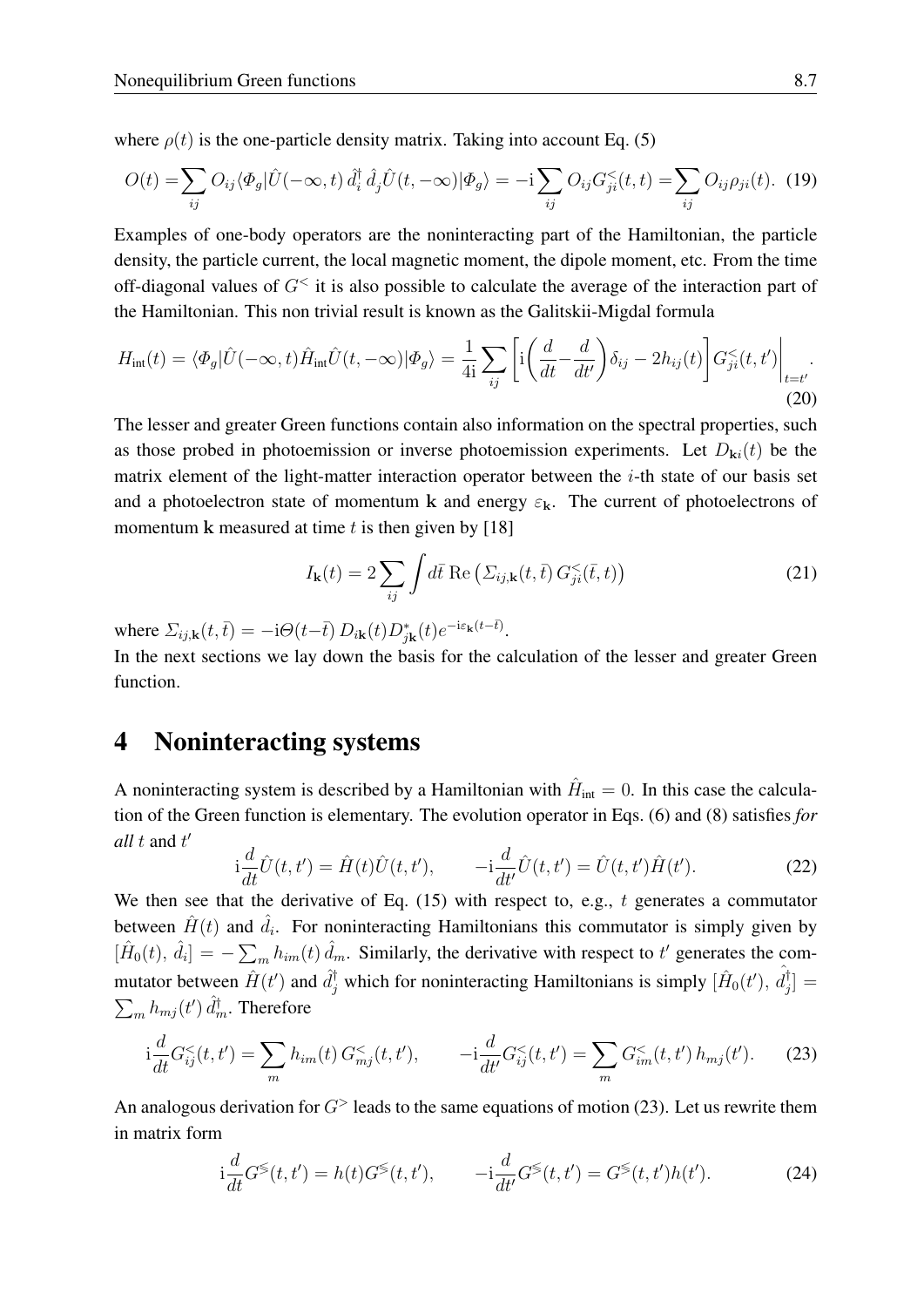The most general solution of these equations is  $G^{\lessgtr}(t, t') = u(t) Q^{\lessgtr} u^{\dagger}(t')$  where  $Q^{\lessgtr}$  and  $Q^{\lessgtr}$ are arbitrary matrices whereas u is the unitary time-evolution matrix in the *one-particle* Hilbert space

$$
u(t) \equiv \mathcal{T}\left\{e^{-i\int_{-\infty}^{t} d\bar{t} h(\bar{t})}\right\} \qquad \Rightarrow \qquad i\frac{d}{dt}u(t) = h(t)u(t). \tag{25}
$$

To find the matrices  $Q^{\leq}$  we need an initial condition. We observe that  $\lim_{t\to-\infty} u(t) = 1$  and therefore  $Q^{\lessgtr} = \lim_{t \to -\infty} G^{\lessgtr}(t, t)$ . From Eq. [\(15\)](#page-5-3) this limit is given by

$$
Q_{ij}^{<} = \lim_{t \to -\infty} G_{ij}^{<}(t, t) = \mathrm{i} \langle \Phi_g | \hat{d}_j^{\dagger} \hat{d}_i | \Phi_g \rangle \equiv \mathrm{i} \rho_{ij}^g,\tag{26}
$$

$$
Q_{ij}^{>} = \lim_{t \to -\infty} G_{ij}^{>}(t, t) = -i \langle \Phi_g | \hat{d}_i \hat{d}_j^{\dagger} | \Phi_g \rangle = -i \big( \delta_{ij} - \rho_{ij}^g \big), \tag{27}
$$

where  $\rho_{ij}^g$  is the one-particle density matrix in the remote past, which is also the one-particle density matrix associated to the noninteracting ground state  $|\Phi_{q}\rangle$ . The noninteracting Green function is therefore known once we know  $\rho^g$ .

The  $\rho^g$  can easily be calculated from the eigenvectors of the (equilibrium) one-particle hamiltonian:  $h \vec{\varphi}^{(\lambda)} = \varepsilon_{\lambda} \vec{\varphi}^{(\lambda)}$ . Let us see how. We construct the fermionic operators  $\hat{c}_{\lambda}^{\dagger} \equiv \sum_{m} \varphi_{m}^{(\lambda)} \hat{d}_{m}^{\dagger}$ that create an electron in the basis vector  $\vec{\varphi}^{(\lambda)}$ . Using the orthonormality of the eigenvectors the inverse relation reads  $\hat{d}_m^{\dagger} = \sum_{\lambda} \varphi_m^{(\lambda)*} \hat{c}_{\lambda}^{\dagger}$  $\lambda$  and the noninteracting Hamiltonian can be rewritten as

$$
\hat{H}_0 = \sum_{\lambda \lambda'} \sum_{ij} \hat{c}_{\lambda}^{\dagger} \varphi_i^{(\lambda) *} h_{ij} \varphi_j^{(\lambda')} \hat{c}_{\lambda'} = \sum_{\lambda \lambda'} \sum_i \hat{c}_{\lambda}^{\dagger} \varphi_i^{(\lambda) *} \varepsilon_{\lambda'} \varphi_i^{(\lambda')} \hat{c}_{\lambda'} = \sum_{\lambda \lambda'} \hat{c}_{\lambda}^{\dagger} \varepsilon_{\lambda} \delta_{\lambda \lambda'} \hat{c}_{\lambda'} = \sum_{\lambda} \varepsilon_{\lambda} \hat{c}_{\lambda}^{\dagger} \hat{c}_{\lambda}.
$$
\n(28)

According to the aufbau principle the noninteracting ground-state  $|\Phi_{q}\rangle$  of the system with N particles is constructed by filling the first N levels of h, i.e.,  $|\Phi_g\rangle = \hat{c}_1^{\dagger}$  $\hat{i}_1^{\dagger} \dots \hat{c}_N^{\dagger} |0\rangle$  where  $|0\rangle$  is the empty state. We then have

<span id="page-7-1"></span>
$$
\rho_{ij}^g = \langle 0 | \hat{c}_N \dots \hat{c}_1 \, \hat{d}_j^\dagger \hat{d}_i \, \hat{c}_1^\dagger \dots \hat{c}_N^\dagger | 0 \rangle = \sum_{\lambda=1}^N \varphi_j^{(\lambda)*} \varphi_i^{(\lambda)}.
$$

To summarize the noninteracting lesser and greater Green functions have the following analytic expression (in matrix form)

<span id="page-7-0"></span>
$$
G^{<}(t,t') = i u(t) \rho^{g} u^{\dagger}(t'), \qquad G^{>}(t,t') = -i u(t) (1 - \rho^{g}) u^{\dagger}(t'). \qquad (30)
$$

We can use the property of the evolution operator  $u^{\dagger}(\tau)u(\tau) = 1$  for any time  $\tau$  to rewrite Eq. [\(30\)](#page-7-0) in terms of the *equal-time* lesser and greater Green functions  $G^{\lessgtr}(t, t)$ 

<span id="page-7-3"></span><span id="page-7-2"></span>
$$
G^{\leq}(t,t') = \left(\Theta(t-t') + \Theta(t'-t)\right)G^{\leq}(t,t')
$$
  
= 
$$
\Theta(t-t')u(t)u^{\dagger}(t')G^{\leq}(t',t') + \Theta(t'-t)G^{\leq}(t,t)u(t)u^{\dagger}(t').
$$
 (31)

This rewriting brings out two functions, i.e., the retarded and advanced Green functions

$$
G^{\rm R}(t,t') = -\mathrm{i}\Theta(t-t')\,u(t)\,u^{\dagger}(t') = -\mathrm{i}\Theta(t-t')\,\mathcal{T}\left\{e^{-\mathrm{i}\int_{t'}^t d\bar{t}\,h(\bar{t})}\right\},\tag{32}
$$

$$
G^{\mathcal{A}}(t,t') = \dot{\mathcal{B}}(t'-t) u(t) u^{\dagger}(t') = \dot{\mathcal{B}}(t'-t) \bar{\mathcal{T}} \left\{ e^{-i \int_{t'}^{t} d\bar{t} h(\bar{t})} \right\} = \left( G^{\mathcal{R}}(t',t) \right)^{\dagger} . \tag{33}
$$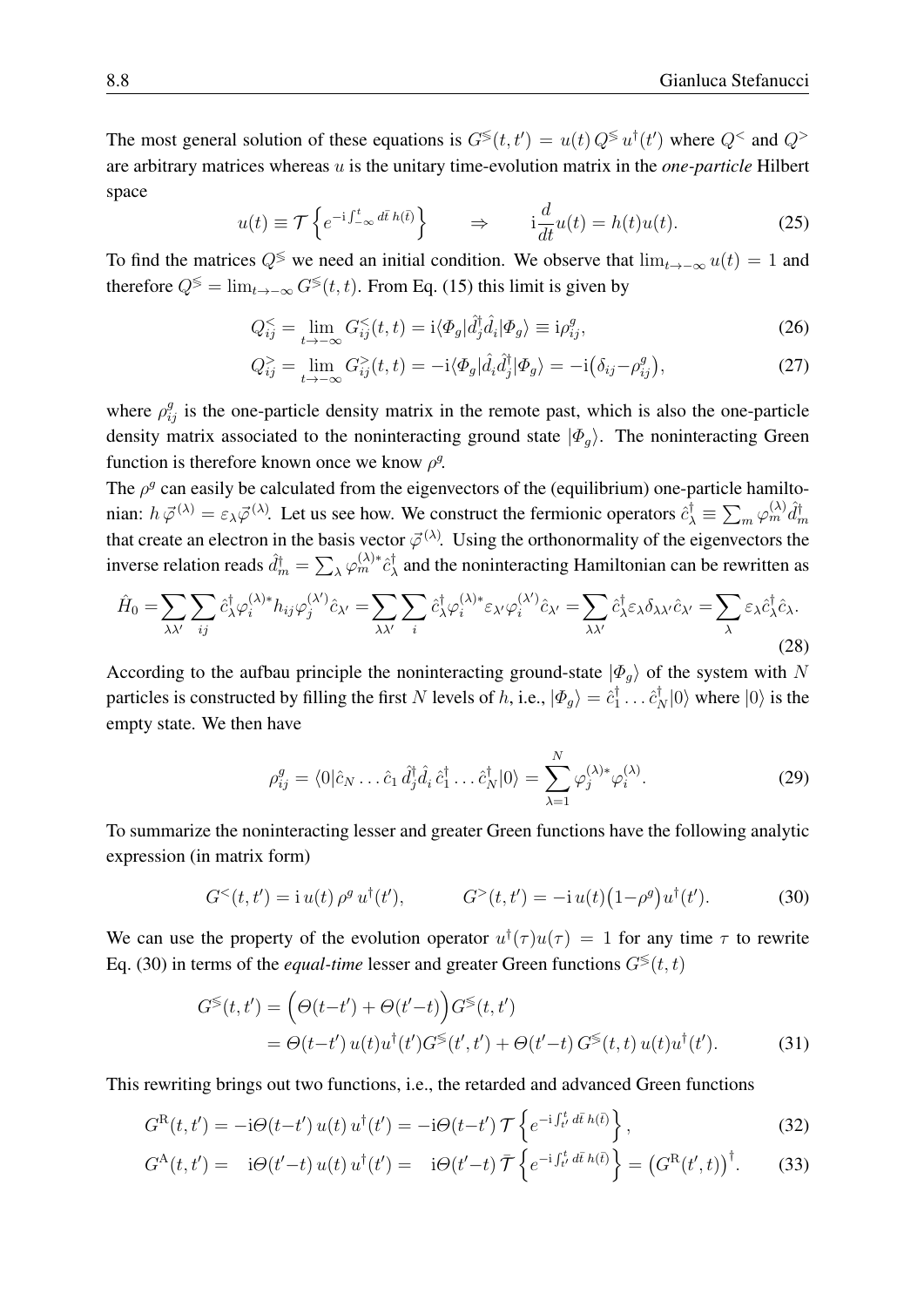The retarded and advanced Green functions carry no information on how the noninteracting levels are initially populated. They only contain information on how to propagate one-particle states – sometimes we shall refer to  $G<sup>R</sup>$  and  $G<sup>A</sup>$  as propagators. Using the propagators we can rewrite Eq. [\(31\)](#page-7-1) as

<span id="page-8-3"></span>
$$
G^{\lessgtr}(t,t') = iG^{\rm R}(t,t')\,G^{\lessgtr}(t',t') - iG^{\lessgtr}(t,t)\,G^{\rm A}(t,t').\tag{34}
$$

This result has inspired an important ansatz in NEGF; we come back to it in section [8.](#page-13-0)

#### <span id="page-8-0"></span>5 Dyson equation on the contour

The analytic calculation of the interacting Green function defined in Eq. [\(14\)](#page-5-1) is possible only in special cases like, e.g., integrable models or systems with only a few particles. In most cases the interacting Green function must be approximated. In this section we discuss a scheme to evaluate  $G(z, z')$  using an arbitrary subset of scattering processes. Accurate approximations can then be generated by selecting those processes that dominate over the others.

The starting point is the observation that inside the contour ordering the operators can be treated as commuting operators. Consider for instance the contour ordered product of  $\hat{H}_0(z)$  (noninteracting part of the Hamiltonian) and  $\hat{H}_{\text{int}}(z')$  (interaction Hamiltonian). Then

<span id="page-8-2"></span><span id="page-8-1"></span>
$$
\mathcal{T}_{\gamma}\left\{\hat{H}_{0}(z)\hat{H}_{\text{int}}(z')\right\} = \mathcal{T}_{\gamma}\left\{\hat{H}_{\text{int}}(z')\hat{H}_{0}(z)\right\}.
$$
\n(35)

Indeed for, e.g., z later than  $z'$  Eq. [\(35\)](#page-8-1) yields  $\hat{H}_0(t)\hat{H}_{int}(t')$  no matter if we use the expression in the left hand side or in the right hand side – remember the rule: operators with later contourtimes must be placed to the left. We can then manipulate the interacting Green function in Eq. [\(14\)](#page-5-1) as follows

$$
G_{ij}(z, z') = \frac{1}{i} \langle \Phi_g | \mathcal{T}_{\gamma} \left\{ e^{-i \int_{\gamma} d\bar{z} \hat{H}_0(\bar{z})} e^{-i \int_{\gamma} d\bar{z} \hat{H}_{int}(\bar{z})} \hat{d}_i(z) \hat{d}_j^{\dagger}(z') \right\} | \Phi_g \rangle,
$$
  
= 
$$
\frac{1}{i} \sum_{n=0}^{\infty} \frac{(-i)^n}{n!} \int_{\gamma} dz_1 \cdots dz_n \langle \Phi_g | \mathcal{T}_{\gamma} \left\{ e^{-i \int_{\gamma} d\bar{z} \hat{H}_0(\bar{z})} \hat{H}_{int}(z_1) \cdots \hat{H}_{int}(z_n) \hat{d}_i(z) \hat{d}_j^{\dagger}(z') \right\} | \Phi_g \rangle.
$$
 (36)

In the first equality we used that for two commuting operators  $\hat{A}$  and  $\hat{B}$  we have  $e^{\hat{A}+\hat{B}}=e^{\hat{A}}e^{\hat{B}}$ . In the second equality we expanded the exponent containing the interaction Hamiltonian in a Taylor series. Comparing Eq. [\(36\)](#page-8-2) with the expansion of the more familiar time-ordered Green function we notice that the only difference is in the domain of integration: in Eq. [\(36\)](#page-8-2) all integrals are over the contour while in the time-ordered Green function all integrals are between  $-\infty$  and  $+\infty$  (real axis). We can then recycle all results of the time-ordered formalism; it will be enough to change the time domain from the real axis to the contour. In particular the integrand in Eq. [\(36\)](#page-8-2) is the noninteracting average of a string of fermionic operators, which can be broken into products of Green functions using the Wick theorem [\[19\]](#page-25-13). This innocentlooking observation implies that we can represent the expansion of Eq. [\(36\)](#page-8-2) in terms of the same Feynman diagrams as the time-ordered Green function! The only difference in NEGF is that the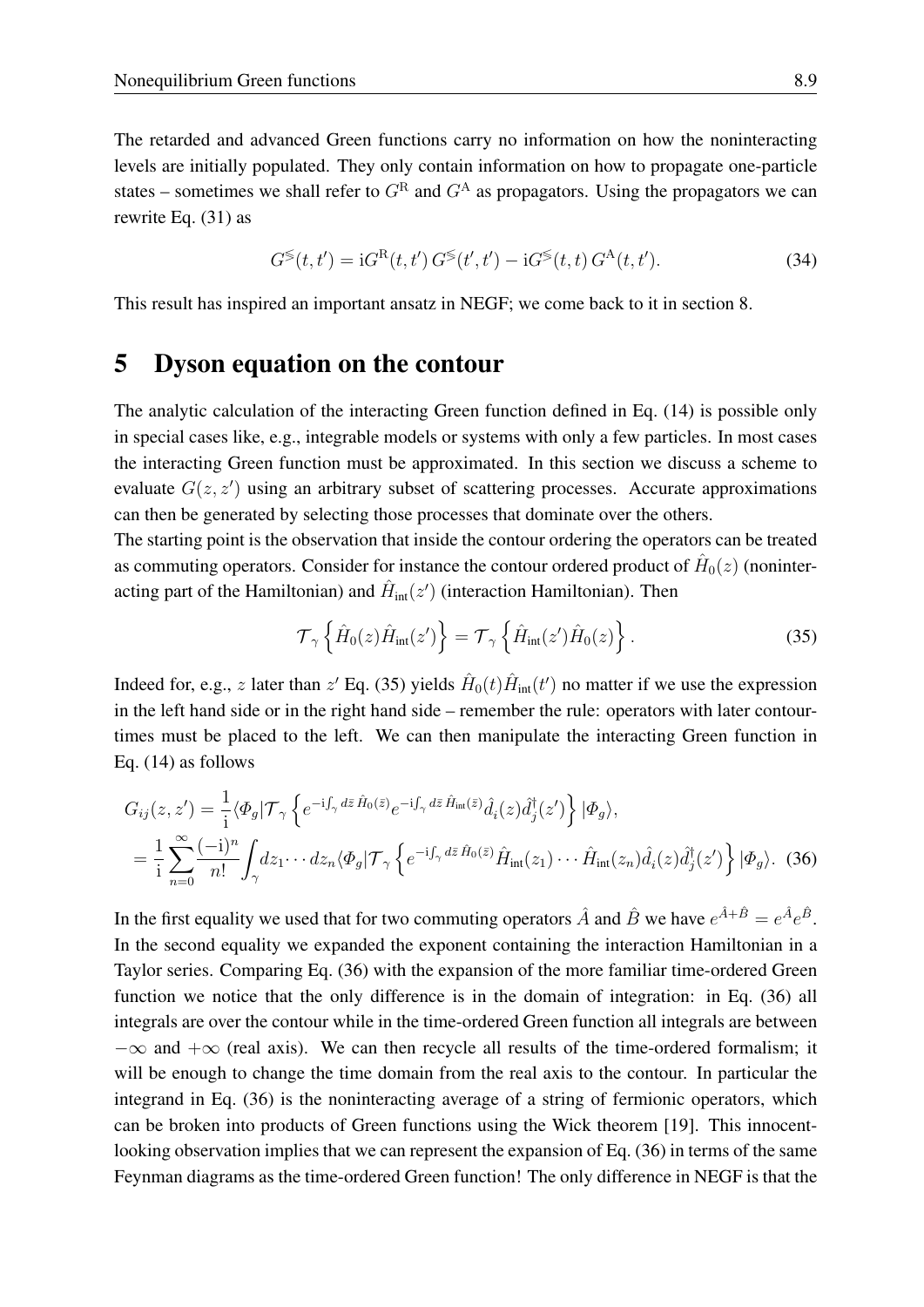oriented lines are contour Green functions and the times of each internal vertex are integrated over the contour. A few diagrammatic examples are given in the next section.

It is textbook knowledge that the diagrammatic expansion of G highlights the occurrence of an important mathematical unit repeated to infinite order, i.e., the self-energy  $\Sigma$ . In NEGF the self-energy, like the Green function, depends on two contour-times and the relation between G and  $\Sigma$  is given by the Dyson equation (in matrix form)

$$
G(z, z') = G_0(z, z') + \int_{\gamma} dz_1 dz_2 G_0(z, z_1) \Sigma(z_1, z_2) G(z_2, z')
$$
  
= 
$$
G_0(z, z') + \int_{\gamma} dz_1 dz_2 G(z, z_1) \Sigma(z_1, z_2) G_0(z_2, z'),
$$
 (37)

where the Green function  $G_0$  is the noninteracting Green function discussed in section [4.](#page-6-0) We can transform the Dyson equation into two integro-differential equations that, as we shall see, are easier to handle. For this purpose we derive below the equation of motion of  $G_0(z, z')$  on the contour. Using the decomposition in Eq. [\(17\)](#page-5-2) we have

<span id="page-9-0"></span>
$$
i\frac{d}{dz}G_0(z,z') = i\delta(z,z')\Big[G_0^{>(t,t)} - G_0^{((t,t')} + \Theta(z',z)\frac{d}{dt}G_0^{(
$$

where

<span id="page-9-1"></span>
$$
\delta(z, z') = \frac{d}{dz}\Theta(z, z') = -\frac{d}{dz}\Theta(z', z)
$$
\n(39)

is the Dirac delta on the contour. From Eq. [\(30\)](#page-7-0) the term in the square bracket is simply

$$
G_0^>(t,t) - G_0^<(t,t) = -i u(t) \left(1 - \rho^g + \rho^g\right) u^{\dagger}(t) = -i. \tag{40}
$$

Taking into account Eq. [\(24\)](#page-6-2), i.e., the time derivative of  $G_0^{\leq}$  $\frac{5}{0}$ , we can then rewrite Eq. [\(38\)](#page-9-0) as

<span id="page-9-4"></span>
$$
i\frac{d}{dz}G_0(z, z') = \delta(z, z') + h(t)G_0(z, z').
$$
\n(41)

With similar steps we can calculate the derivative with respect to  $z'$  and find

<span id="page-9-5"></span><span id="page-9-3"></span><span id="page-9-2"></span>
$$
-i\frac{d}{dz'}G_0(z, z') = \delta(z, z') + G_0(z, z')h(t').
$$
\n(42)

These last two equations are the equations of motion (on the contour) for the noninteracting Green function. As anticipated, they are useful to transform the Dyson equation into two integro-differential equations for G. Deriving the first line of Eq. [\(37\)](#page-9-1) with respect to z and the second line of the same equation with respect to  $z'$  we find

$$
\left(i\frac{d}{dz} - h(t)\right)G(z, z') = \delta(z, z') + \int_{\gamma} d\bar{z} \,\Sigma(z, \bar{z})G(\bar{z}, z'),\tag{43}
$$

$$
G(z, z')\left(-i\frac{\overleftarrow{d}}{dz'} - h(t')\right) = \delta(z, z') + \int_{\gamma} d\overline{z} \, G(z, \overline{z}) \Sigma(\overline{z}, z'). \tag{44}
$$

Before discussing the numerical strategies to solve the equations of motion [\(43\)](#page-9-2) and [\(44\)](#page-9-3) let us have a closer look at the self-energy and its lesser and greater components.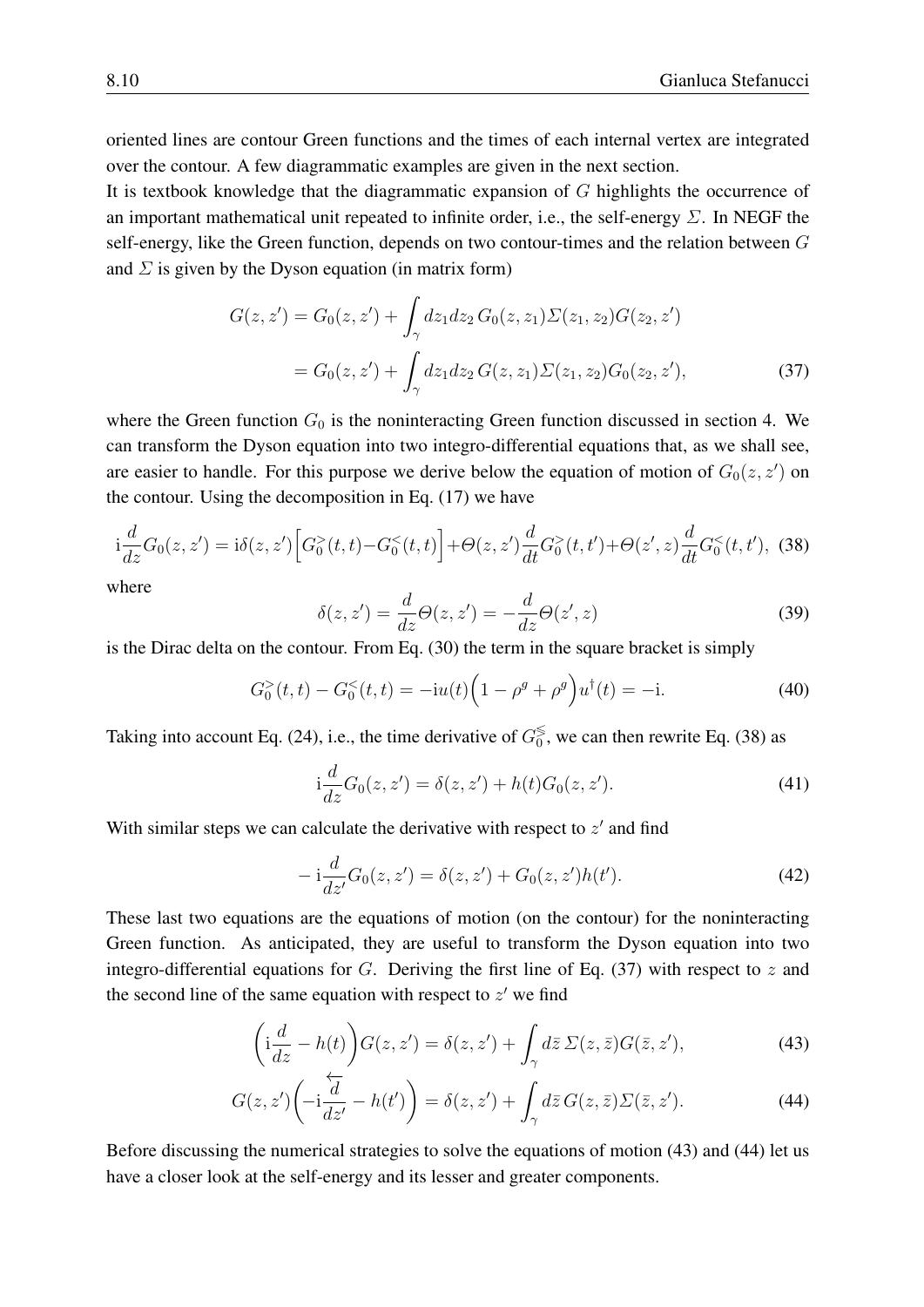

<span id="page-10-1"></span>Fig. 2: *Diagrams for the Hartree-Fock self-energy (top) and for the correlation self-energy in the 2nd Born approximation (bottom).*

## <span id="page-10-0"></span>6 Simple diagrammatic approximations

In Fig. [2](#page-10-1) we show a couple of diagrammatic approximations to  $\Sigma$ . To first order in the electron-electron interaction v only two diagrams contribute, see Fig. [2](#page-10-1) (top). The resulting  $\Sigma$  is the so called Hartree-Fock (HF) self-energy

$$
\Sigma_{\text{HF},ij}(z,z') = -i \delta(z,z') \sum_{mn} v_{imnj} G_{nm}(z,z^+) + i \delta(z,z') \sum_{mn} v_{imjn} G_{nm}(z,z^+)
$$
  
 
$$
= \delta(z,z') V_{\text{HF},ij}(t), \qquad (45)
$$

where we have denoted by  $z^+$  a contour-time infinitesimally later than  $z$  and we have defined the HF potential in the second line of Eq. [\(45\)](#page-10-2). From Eq. [\(17\)](#page-5-2) we see that  $G(z, z^+) = G<sup>lt</sup>(t, t)$  $i\rho(t)$ . The HF potential is therefore a linear function of the one-particle density matrix; explicitly we have

<span id="page-10-3"></span><span id="page-10-2"></span>
$$
V_{\text{HF},ij}(t) = \sum_{mn} \left( v_{imnj} - v_{imjn} \right) \rho_{nm}(t). \tag{46}
$$

The HF self-energy diagrams are the only self-energy diagrams proportional to the Dirac delta on the contour. This time-locality of  $\Sigma_{HF}$  prevents the description of, e.g., quasi-particle lifetimes (which are always infinite in HF) and quasi-particle satellites like those emerging from the dressing of electrons with plasmons. The Green function in the HF approximation is the so-lution of the equations of motion [\(43\)](#page-9-2) and [\(44\)](#page-9-3) when  $\Sigma$  is approximated with  $\Sigma_{\rm HF}$ . The contour integral is in this case trivial and the equations of motion reduce to

$$
\left(i\frac{d}{dz} - h(t) - V_{\text{HF}}(t)\right)G(z, z') = \delta(z, z'),\tag{47}
$$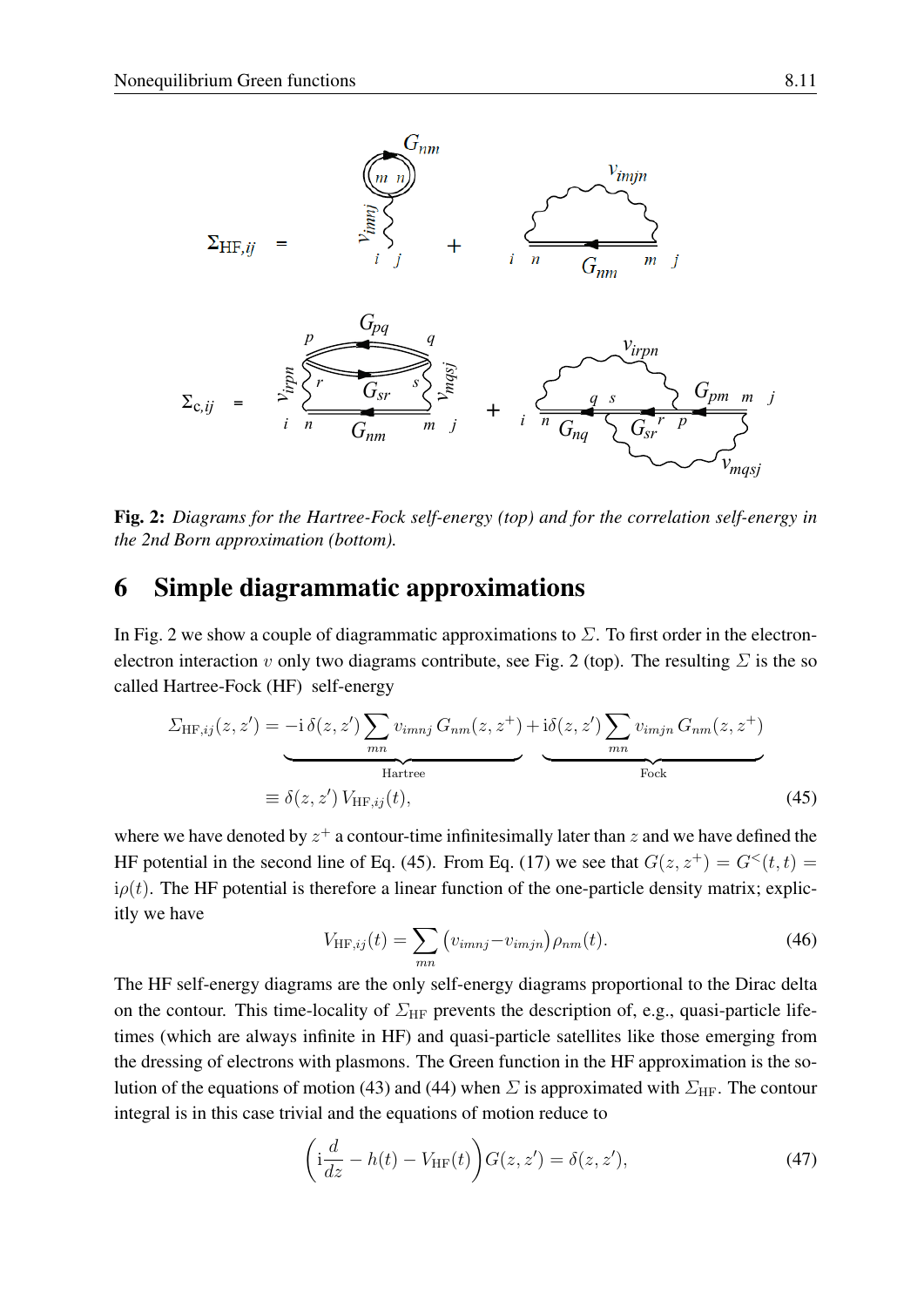$$
G(z, z')\left(-i\frac{\overleftarrow{d}}{dz'} - h(t') - V_{\text{HF}}(t')\right) = \delta(z, z').\tag{48}
$$

These equations have the same mathematical structure as those of the noninteracting Green function, see Eqs. [\(41\)](#page-9-4) and [\(42\)](#page-9-5). The only difference is that the one-particle Hamiltonian  $h(t)$ is replaced by the HF Hamiltonian

<span id="page-11-3"></span>
$$
h_{\text{HF}}(t) \equiv h(t) + V_{\text{HF}}(t). \tag{49}
$$

In essence the HF world is a world where an electron does not collide with other electrons but it rather moves in the mean-field potential  $V_{\text{HF}}$  generated by all other electrons. The lesser and greater components are therefore given by Eq. [\(30\)](#page-7-0) with evolution operator  $u(t)$  =  $\mathcal{T}\lbrace e^{-i\int_{-\infty}^t d\bar{t} h_{\text{HF}}(\bar{t})}\rbrace$ . This implies that the HF retarded and advanced Green functions read

<span id="page-11-2"></span>
$$
G^{\rm R}(t,t') = \mathrm{i}\Theta(t-t')\mathcal{T}\{e^{-\mathrm{i}\int_{t'}^{t}d\bar{t}\,h_{\rm HF}(\bar{t})}\}, \qquad G^{\rm A}(t,t') = \left(G^{\rm R}(t',t)\right)^{\dagger},\tag{50}
$$

and that Eq. [\(34\)](#page-8-3) for  $G^{\lessgtr}$  is valid in the HF approximation too.

Higher-order self-energy diagrams are nonlocal in time and contribute to the so called *correlation* self-energy  $\Sigma_c$ . The splitting of the full self-energy  $\Sigma = \Sigma_{HF} + \Sigma_c$  into a HF part and a correlation part is extremely convenient for computational purposes, see section [10.](#page-22-0) In Fig. [2](#page-10-1) we show the second-order (in the interaction) diagrams for the correlated self-energy, also known as the 2nd Born (2B) approximation. In the 2B world an electron can collide only once with another electron; this is however enough to change its quantum number like, e.g., the momentum, and hence to generate a finite life-time.

Converting the diagrams of Fig. [2](#page-10-1) into a mathematical expression we get

$$
\Sigma_{c,ij}(z, z') =
$$
\n
$$
= i^{2} \sum_{rpn} \sum_{mqs} v_{irpn} v_{mqsj} \left[ -G_{nm}(z, z') G_{sr}(z', z) G_{pq}(z, z') + G_{nq}(z, z') G_{sr}(z', z) G_{pm}(z, z') \right]
$$
\n
$$
= i^{2} \sum_{rpn} \sum_{mqs} v_{irpn} (v_{qmsj} - v_{mqsj}) G_{nm}(z, z') G_{sr}(z', z) G_{pq}(z, z'), \tag{51}
$$

where in the last step we renamed  $m \leftrightarrow q$  in the second term of the square bracket. As anticipated this self-energy is nonlocal in time, i.e., it is not proportional to  $\delta(z, z')$ , and the equations of motion for G remain integro-differential equations. The corresponding greater and lesser Green functions cannot be written as in Eq. [\(30\)](#page-7-0) and, consequently, Eq. [\(34\)](#page-8-3) is no longer valid. The lesser and greater components of the self-energy are defined similarly to the lesser and greater components of the Green function

<span id="page-11-1"></span><span id="page-11-0"></span>
$$
\Sigma_{\rm c}^{<}(t,t') \equiv \Sigma_{\rm c}(t_{-},t'_{+}), \qquad \Sigma_{\rm c}^{>}(t,t') \equiv \Sigma_{\rm c}(t_{+},t'_{-}). \tag{52}
$$

Both  $\Sigma^<$  and  $\Sigma^>$  are functions of the real times t and t'. From their definition we see that these functions are simply obtained from Eq. [\(51\)](#page-11-0) with the replacement

$$
G_{nm}(z, z')G_{sr}(z', z)G_{pq}(z, z') \to G_{nm}^{\le}(t, t')G_{sr}^{\ge}(t', t)^{\le}G_{pq}^{\le}(t, t').
$$
\n(53)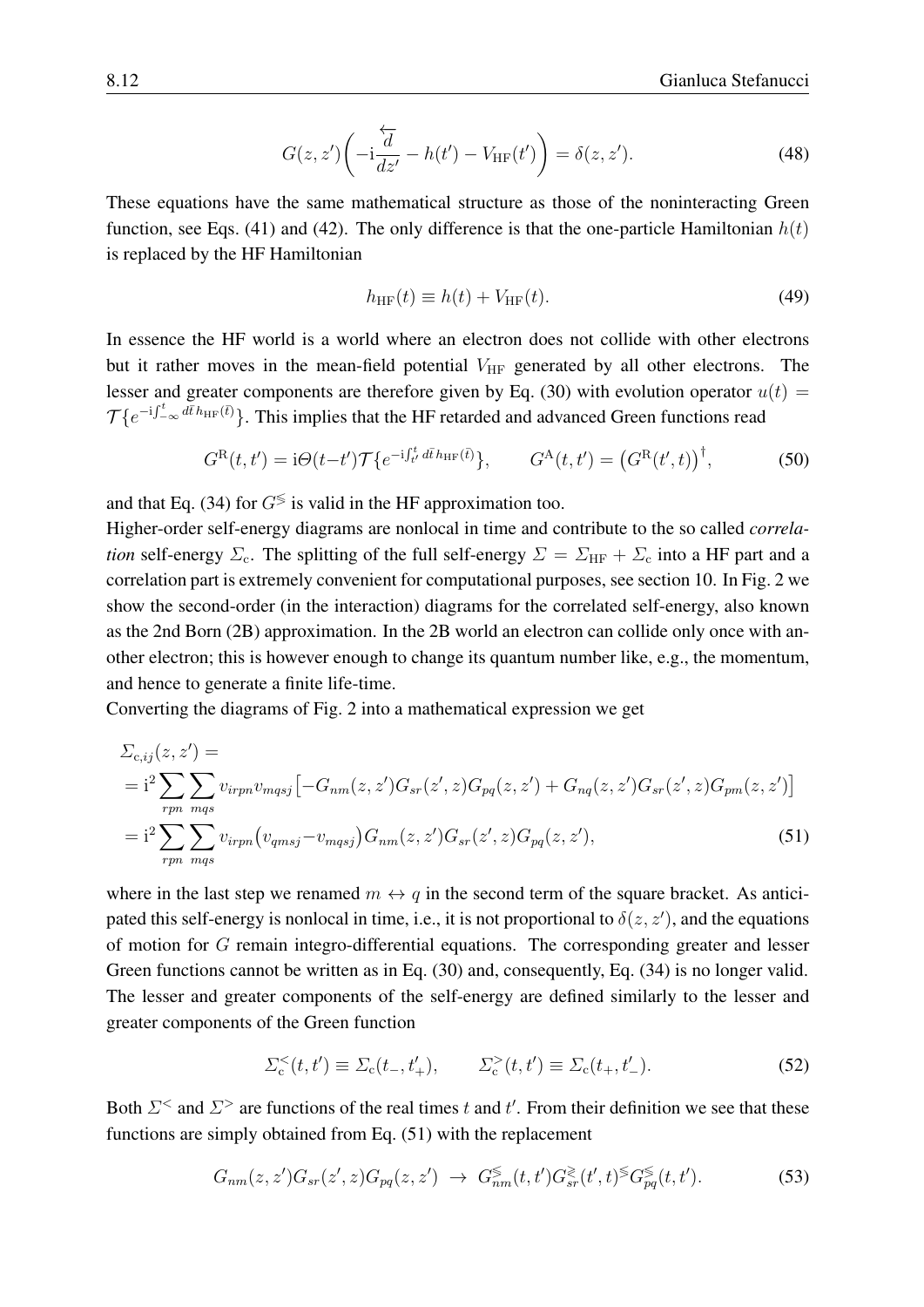Like the Green function, see discussion below Eq. [\(15\)](#page-5-3), if  $t < t'$  then the lesser self-energy is also given by  $\Sigma_c^<(t,t') = \Sigma_c^<(t_-,t'_-)$  whereas if  $t > t'$  then we have  $\Sigma_c^<(t,t') = \Sigma_c^<(t_+,t'_+)$ . Analogous considerations apply to the greater self-energy. Choosing  $z$  and  $z'$  on different branches, like we have done in Eq.  $(52)$ , returns the lesser and greater self-energy for all times t and t'. In the next section we describe how to calculate the Green function with a nonvanishing correlation self-energy.

## <span id="page-12-0"></span>7 Kadanoff-Baym equations

Let us start by rewriting the equations of motion [\(43\)](#page-9-2), [\(44\)](#page-9-3) with the self-energy  $\Sigma = \Sigma_{\rm HF} + \Sigma_{\rm c}$ 

<span id="page-12-1"></span>
$$
\left(i\frac{d}{dz} - h_{\text{HF}}(t)\right)G(z, z') = \delta(z, z') + \int_{\gamma} d\bar{z}\,\Sigma_{\text{c}}(z, \bar{z})\,G(\bar{z}, z'),\tag{54}
$$

$$
G(z, z')\left(-i\frac{\overleftarrow{d}}{dz'} - h_{\text{HF}}(t')\right) = \delta(z, z') + \int_{\gamma} d\bar{z} \, G(z, \bar{z}) \, \Sigma_{\text{c}}(\bar{z}, z'). \tag{55}
$$

As pointed out in section [3,](#page-5-0) see discussion below Eq. [\(15\)](#page-5-3), the lesser Green function  $G<sup>(t, t')</sup>$  is equal (for all t and t') to the contour Green function  $G(z, z')$  when  $z = t_-\,$  and  $z' = t'_+$ . Making this choice of contour-times in, e.g., Eq. [\(54\)](#page-12-1) we find

<span id="page-12-4"></span><span id="page-12-3"></span><span id="page-12-2"></span>
$$
\left(\mathbf{i}\frac{d}{dt} - h_{\text{HF}}(t)\right) G^{<}(t, t') = \int_{\gamma} d\bar{z} \,\Sigma_{\text{c}}(t_{-}, \bar{z})\, G(\bar{z}, t'_{+}).\tag{56}
$$

The Dirac delta vanishes since  $z$  lies on the forward branch and  $z'$  lies on the backward branch (hence they can never coincide). To work out the integral over the contour we break it up into four different pieces, two per branch. The integral over the forward branch is performed from  $-\infty$  to t and then from t to  $+\infty$  whereas the integral over the backward branch is performed from  $+\infty$  to  $t'$  and then from  $t'$  to  $-\infty$ 

$$
\int_{\gamma} d\bar{z} \Sigma_{c}(t_{-},\bar{z}) G(\bar{z},t'_{+}) = \int_{-\infty}^{t} d\bar{t} \underbrace{\Sigma_{c}(t_{-},\bar{t}_{-}) G(\bar{t}_{-},t'_{+})}_{\Sigma_{c}^{\geq}(t,\bar{t}) G^{<}(\bar{t},t')} + \int_{\infty}^{t'} d\bar{t} \underbrace{\Sigma_{c}(t_{-},\bar{t}_{+}) G(\bar{t}_{-},t'_{+})}_{\Sigma_{c}^{<}(t,\bar{t}) G^{<}(\bar{t},t')} + \int_{\infty}^{t'} d\bar{t} \underbrace{\Sigma_{c}(t_{-},\bar{t}_{+}) G(\bar{t}_{+},t'_{+})}_{\Sigma_{c}^{<}(t,\bar{t}) G^{<}(\bar{t},t')} + \int_{\Sigma_{c}^{<}(t,\bar{t}) G^{<}(\bar{t},t')}^{\infty} d\bar{t} \underbrace{\Sigma_{c}(t_{-},\bar{t}_{+}) G(\bar{t}_{+},t'_{+})}_{\Sigma_{c}^{<}(t,\bar{t}) G^{>}(\bar{t},t')}.
$$
\n(57)

In this equation the integrand of the second and third terms is the same. We can then use  $\int_t^{\infty} + \int_{\infty}^{t'} = \int_t^{t'} = \int_{-t}^{t'}$  $\frac{t'}{-\infty} - \int_{-\infty}^{t}$  and rewrite the contour integral as

$$
\int_{\gamma} d\bar{z} \, \Sigma_{\rm c}(t_{-}, \bar{z}) G(\bar{z}, t'_{+}) = \int_{-\infty}^{t} d\bar{t} \left( \Sigma_{\rm c}^{>}(t, \bar{t}) - \Sigma_{\rm c}^{<}(t, \bar{t}) \right) G^{<}(\bar{t}, t') - \int_{-\infty}^{t'} d\bar{t} \, \Sigma_{\rm c}^{<}(t, \bar{t}) \left( G^{>}(\bar{t}, t') - G^{<}(\bar{t}, t') \right). \tag{58}
$$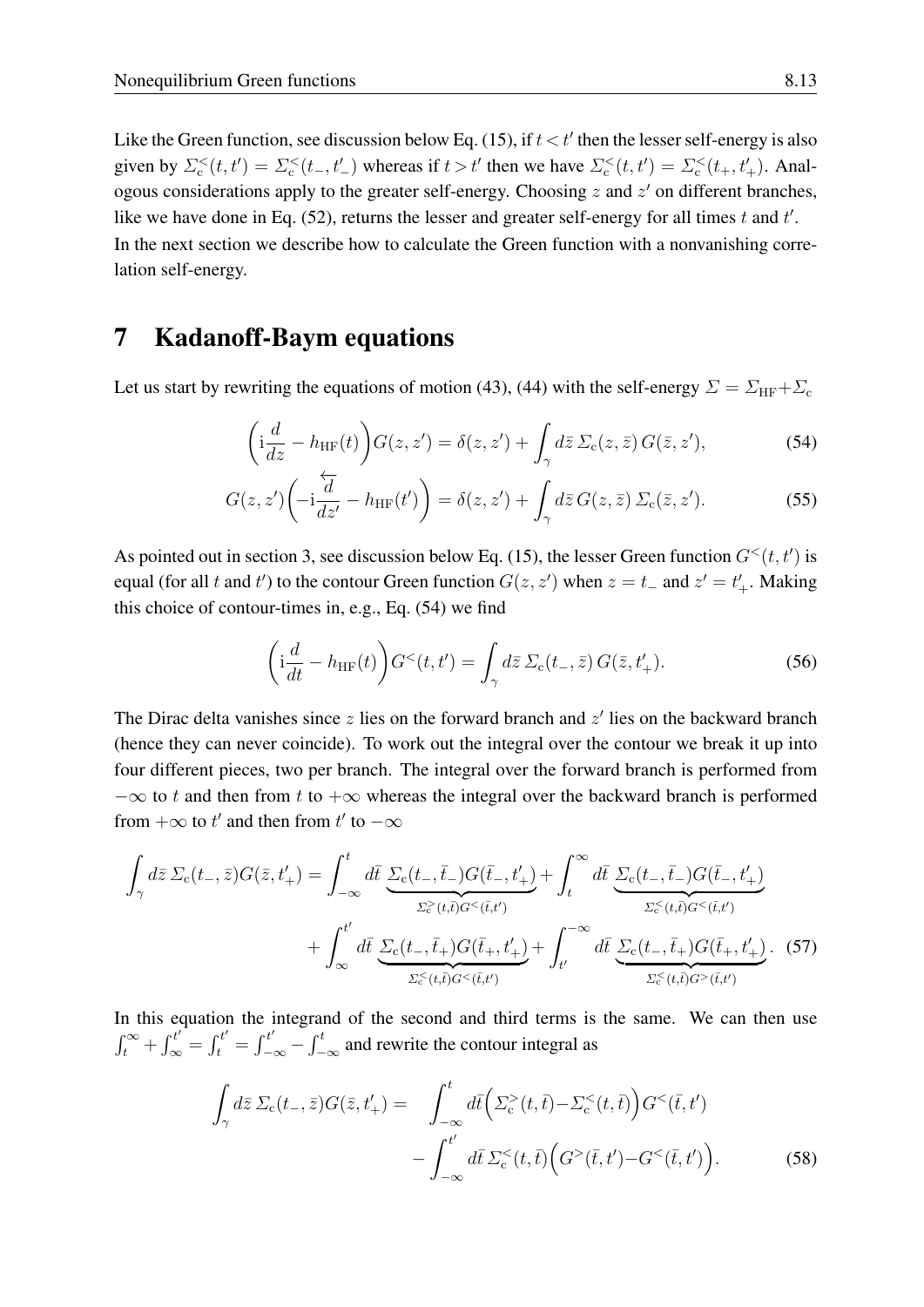For any two-times correlator  $C(z, z')$  we define the retarded and advanced components as

$$
C^{R}(t, t') = \Theta(t-t') \Big( C^{>}(\bar{t}, t') - C^{<}(\bar{t}, t') \Big), \tag{59}
$$

$$
C^{A}(t,t') = -\Theta(t'-t)\Big(C^{>}(\bar{t},t') - C^{<}(\bar{t},t')\Big). \tag{60}
$$

One important property following from these definitions is that

<span id="page-13-6"></span><span id="page-13-4"></span><span id="page-13-3"></span>
$$
C^{R} - C^{A} = C^{>} - C^{<}.
$$
\n(61)

Using the retarded and advanced functions we can transform the equation of motion [\(56\)](#page-12-2) in a form containing only integrals and functions on the real axis

<span id="page-13-1"></span>
$$
\left(\mathbf{i}\frac{d}{dt} - h_{\text{HF}}(t)\right)Glt(t, t') = \int_{-\infty}^{\infty} d\bar{t}\left(\Sigma_{\text{c}}^{\text{R}}(t, \bar{t})Glt(\bar{t}, t') + \Sigma_{\text{c}}lt(t, \bar{t})G^{\text{A}}(\bar{t}, t')\right).
$$
 (62)

With similar manipulations we obtain the equation of motion for the greater Green function. We choose  $z = t_+$  and  $z' = t'_-$ , use Eq. [\(55\)](#page-12-3), and find

<span id="page-13-2"></span>
$$
G^{>}(t,t')\bigg(-i\frac{\overleftarrow{d}}{dt'}-h_{\text{HF}}(t')\bigg)=\int_{-\infty}^{\infty}d\overline{t}\left(G^{\text{R}}(t,\overline{t})\Sigma_{\text{c}}^{>}(\overline{t},t')+G^{>}(t,\overline{t})\Sigma_{\text{c}}^{\text{A}}(\overline{t},t')\right).
$$
 (63)

Equations [\(62\)](#page-13-1) and [\(63\)](#page-13-2) are known as the *Kadanoff-Baym equations* (KBE) [\[20\]](#page-25-14). They form a closed system of integro-differential equations since (i) the lesser and greater self-energies are functions (or better functionals) of  $G^<$  and  $G^>$ , see for instance the 2B self-energy in Eq. [\(51\)](#page-11-0), and (ii) the lesser and greater Green functions are anti-hermitian, see the definitions in Eqs. [\(15\)](#page-5-3) and [\(16\)](#page-5-4), i.e.,

<span id="page-13-5"></span>
$$
G^{\lessgtr}(t',t) = -\left(G^{\lessgtr}(t,t')\right)^{\dagger}.
$$
\n(64)

Due to the cubic scaling with the maximum propagation time, the KBE are rather burdensome to solve numerically. Their use has been so far restricted to atoms, diatomic molecules, or model systems [\[21](#page-25-15)[–24\]](#page-26-0). Details on available implementations strategies can be found in [\[1,](#page-25-0) [25,](#page-26-1) [26\]](#page-26-2). Before concluding this section we would like to observe that the retarded and advanced corre-lators defined in Eqs. [\(59\)](#page-13-3) and [\(60\)](#page-13-4) agree with the previous definition of  $G<sup>R</sup>$  and  $G<sup>A</sup>$  in noninteracting systems. The noninteracting lesser and greater Green functions are given in Eq. [\(30\)](#page-7-0) and therefore the noninteracting retarded Green function calculated according to Eq. [\(59\)](#page-13-3) is

$$
G^{R}(t, t') = -i\Theta(t - t')u(t)\left(1 - \rho^{g} + \rho^{g}\right)u^{\dagger}(t') = -i\Theta(t - t')u(t)u^{\dagger}(t'),\tag{65}
$$

which is the same as Eq. [\(32\)](#page-7-2). Similarly one can show that the advanced noninteracting Green functions defined as in Eq. [\(60\)](#page-13-4) agrees with Eq. [\(33\)](#page-7-3).

#### <span id="page-13-0"></span>8 The Generalized Kadanoff-Baym Ansatz

In the mid-1980s Lipavsky *et al.* [\[27\]](#page-26-3) proposed the so called Generalized Kadanoff-Baym Ansatz (GKBA) to collapse the KBE for the two-times Green functions into a single equation for the one-particle density matrix  $\rho(t)$ , reducing the computational cost drastically. The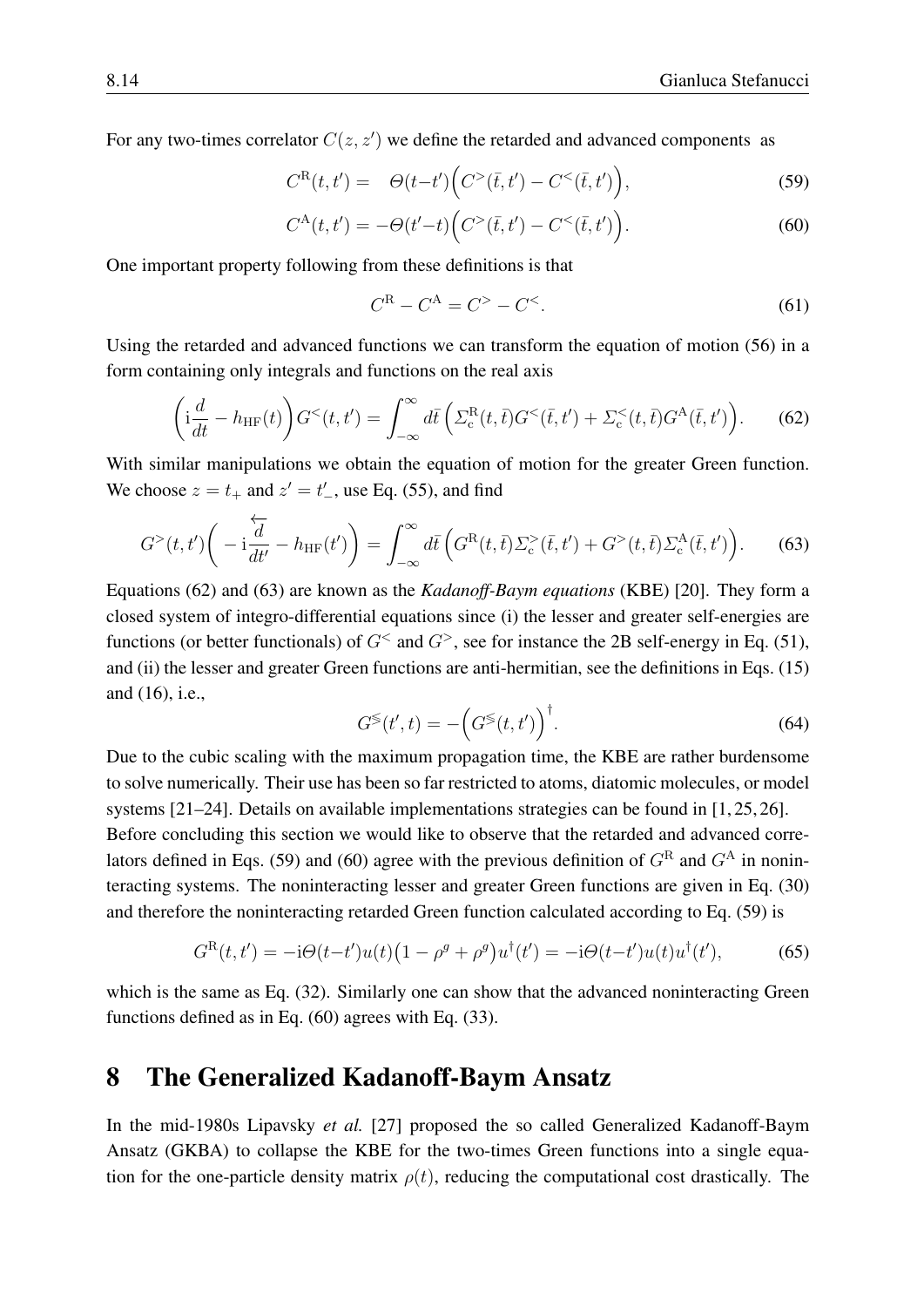NEGF+GKBA approach has been successfully applied to the nonequilibrium dynamics [\[28,](#page-26-4)[29\]](#page-26-5) and many-body localization [\[30\]](#page-26-6) of Hubbard clusters, time-dependent quantum transport [\[31,](#page-26-7) [32\]](#page-26-8) equilibrium absorption of sodium clusters [\[33\]](#page-26-9), real-time dynamics of the Auger decay [\[34\]](#page-26-10), transient absorption [\[35–](#page-26-11)[38\]](#page-26-12) and carrier dynamics [\[18,](#page-25-12) [39\]](#page-26-13) of semiconductors, excitonic insulators out of equilibrium [\[40\]](#page-26-14) as well as charge transfer [\[41\]](#page-26-15) and charge migration [\[42](#page-26-16)[–44\]](#page-27-0) in molecular systems.

The basic idea of the GKBA is to approximate the lesser and greater Green functions *inside* the collision integral with the expression in Eq. [\(34\)](#page-8-3), which we have demonstrated to be valid only for noninteracting systems or in the HF approximation. In terms of the one-particle density matrix  $\rho(t) = -iG^<(t, t) = 1 - iG^>(t, t)$  defined in Eq. [\(18\)](#page-5-5) we can write the GKBA as

$$
G^{<}(t,t') = -G^{R}(t,t') \rho(t') + \rho(t) \qquad G^{A}(t,t'), \tag{66}
$$

$$
G^{>}(t,t') = -G^{R}(t,t')(\rho(t')-1) + (\rho(t)-1)G^{A}(t,t').
$$
\n(67)

Through the GKBA the time off-diagonal lesser and greater Green functions are expressed in terms of  $\rho$  *and* the propagators. Assuming that the average time between two consecutive collisions of an electron in the medium is longer than the quasiparticle life-time we can further approximate the propagators with their HF expression, see Eq. [\(50\)](#page-11-2). In this way the full  $G^{\lessgtr}(t, t')$ depends only on the density matrix since  $h_{HF}$  is a functional of  $\rho$  through the HF potential, see again Eq. [\(46\)](#page-10-3). We mention here that other approximations to the propagators have been proposed in the literature with the aim of accounting for finite quasi-particle life-times [\[31,](#page-26-7) [45–](#page-27-1) [47\]](#page-27-2). In all cases, however, the approximated propagators are functionals of  $\rho$  only.

Let us see how to reduce the KBE to a single equation for  $\rho(t)$  using the GKBA. Consider Eq. [\(62\)](#page-13-1) and the adjoint equation where the lesser Green function  $G<sup>{</sup>(t, t')$  is derived with respect to t'. The adjoint equation is the same as Eq. [\(63\)](#page-13-2) with  $> \rightarrow <$ . Subtracting the two equations and setting  $t = t'$  we get

<span id="page-14-0"></span>
$$
i\left(\frac{d}{dt} + \frac{d}{dt'}\right)G^{<}(t, t')\big|_{t=t'} - [h_{HF}(t), G^{<}(t, t)] = I(t) + I^{\dagger}(t),
$$
\n(68)

where  $I(t)$  is the collision integral on the right hand side of Eq. [\(62\)](#page-13-1) calculated at  $t = t'$ . To show that the collision integral of the adjoint equation is the hermitian conjugate of  $I(t)$  one can use the anti-hermiticity of the Green function, i.e., Eq. [\(64\)](#page-13-5), and of the self-energy. In this chapter there is not enough space for the general proof of the property  $\Sigma^<(t,t') = -(\Sigma^<(t',t))^\dagger;$ however, the reader can verify that this property is fulfilled by the 2B self-energy in Eq. [\(51\)](#page-11-0); see Ref. [\[1\]](#page-25-0) for the general proof. The crucial observation is now that the first term in Eq. [\(68\)](#page-14-0) is nothing but the time derivative of the one-particle density matrix  $\rho$ , whereas the second term is the commutator between the HF Hamiltonian and  $\rho$ . Hence

<span id="page-14-1"></span>
$$
\frac{d}{dt}\rho(t) + i[h_{HF}[\rho](t), \rho(t)] = -I[\rho](t) - I^{\dagger}[\rho](t).
$$
\n(69)

We have highlighted that  $h_{HF}$  is a functional of  $\rho$  through the HF potential in Eq. [\(46\)](#page-10-3) and that the collision integral I is a functional of  $\rho$  through the GKBA. Therefore Eq. [\(69\)](#page-14-1) is a closed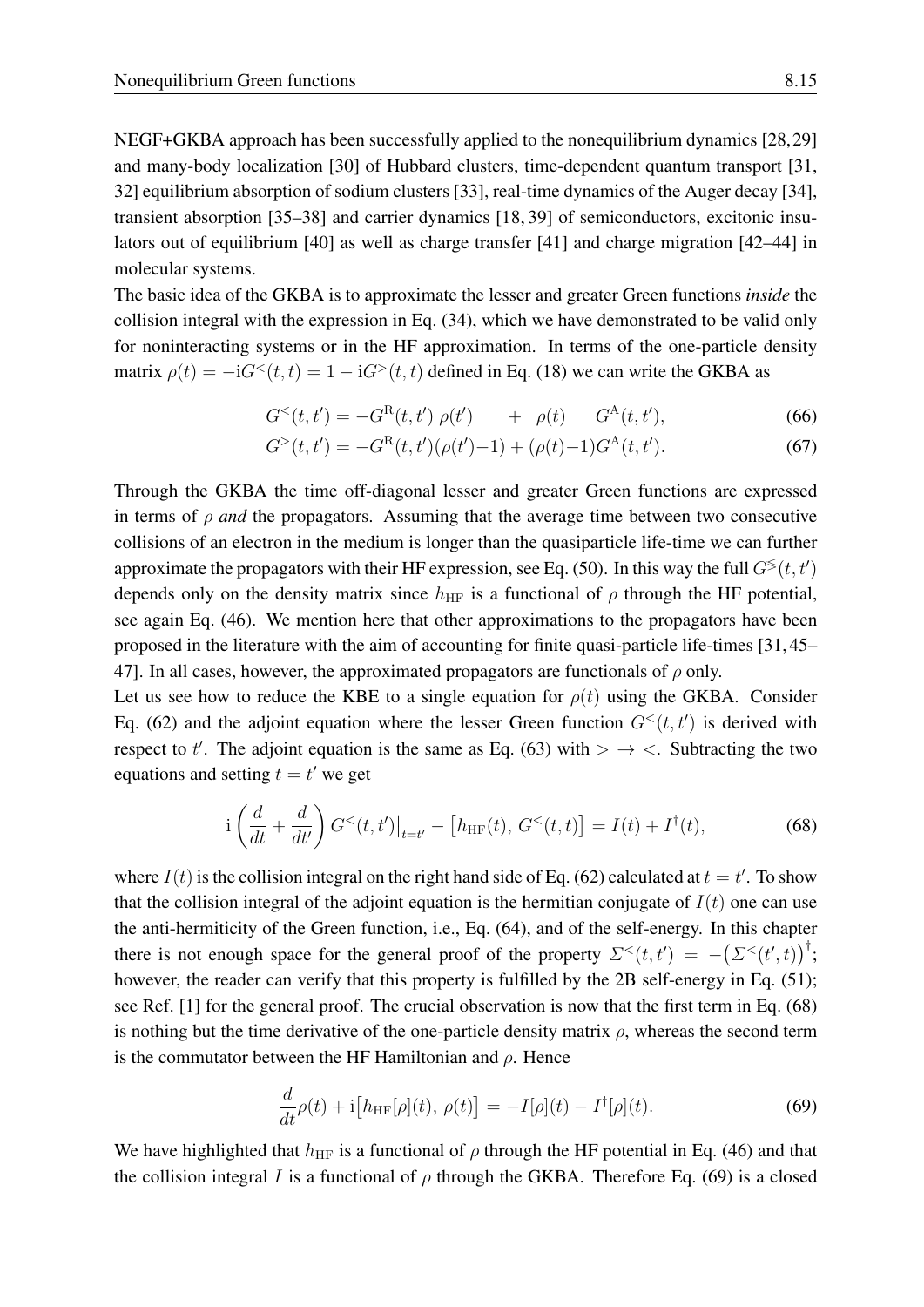equation for the one-particle density matrix! The numerical solution scales quadratically with the maximum propagation time since  $\rho$  depends on one time only. To better appreciate the computational gain let us work out the collision integral  $I(t)$  for the 2B self-energy.

We begin by observing that for  $t = t'$  the right hand side of Eq. [\(62\)](#page-13-1) can be written as

$$
I(t) = \int_{-\infty}^{t} d\bar{t} \left( \left( \Sigma_{c}^{>}(t,\bar{t}) - \Sigma_{c}^{<}(t,\bar{t}) \right) G^{<}(\bar{t},t) - \Sigma_{c}^{<}(t,\bar{t}) \left( G^{>}(\bar{t},t) - G^{<}(\bar{t},t) \right) \right)
$$
  
= 
$$
\int_{-\infty}^{t} d\bar{t} \left( \Sigma_{c}^{>}(t,\bar{t}) G^{<}(\bar{t},t) - \Sigma_{c}^{<}(t,\bar{t}) G^{>}(\bar{t},t) \right).
$$
 (70)

Using Eq. [\(51\)](#page-11-0) a matrix element of the product  $\sum_{c}^{>}(t,\bar{t}) G^{<}(\bar{t},t)$  reads

$$
\left(\sum_{c}^{S}(t,\bar{t})G^{<}(\bar{t},t)\right)_{il} = \sum_{j} \sum_{c,ij}^{S}(t,\bar{t}) G^{<}_{jl}(\bar{t},t)
$$
  
=  $i^{2} \sum_{rpn} v_{irpn} \sum_{jmqs} (v_{qmsj} - v_{mqsj}) G^{>}_{nm}(t,\bar{t}) G^{<}_{sr}(\bar{t},t) G^{>}_{pq}(t,\bar{t}) G^{<}_{jl}(\bar{t},t)$ . (71)

Similarly, the matrix element of the product  $\Sigma_c^<(t,\bar{t}) G^>(\bar{t},t)$  is obtained from Eq. [\(71\)](#page-15-0) by interchanging  $> \leftrightarrow \, <$ . The mathematical structure underlying these expressions emerges clearly if we introduce the Coulomb tensor

<span id="page-15-3"></span><span id="page-15-1"></span><span id="page-15-0"></span>
$$
w_{qj}_{sm} \equiv v_{mqsj} - v_{qmsj} = w_{jq}^* \tag{72}
$$

and the response function

<span id="page-15-5"></span><span id="page-15-4"></span>
$$
\chi_{pq}^{0,\geq}(t,t') \equiv -iG_{pq}^{\geq}(t,t')G_{sr}^{\leq}(t',t). \tag{73}
$$

We then see that Eq. [\(70\)](#page-15-1) becomes [\[2–](#page-25-1)[4\]](#page-25-16)

$$
I_{il}(t) = i^{2} \sum_{rpn} v_{irpn} \int_{-\infty}^{t} d\bar{t} \sum_{jmqs} \left[ \chi_{pq}^{0,>} (t, \bar{t}) w_{qj} \chi_{jl}^{0,<} (\bar{t}, t) - \chi_{pq}^{0,<} (t, \bar{t}) w_{qj} \chi_{jl}^{0,>} (\bar{t}, t) \right]
$$
  

$$
\equiv -i \sum_{rpn} v_{irpn} \mathcal{G}_{pl}(t).
$$
 (74)

The square bracket is the sum of simple products between matrices in the two-particle space. Using greek letters for superindices composed by pairs of one-particle indices, e.g.,  $\alpha = (p, r)$ ,  $\beta = (l, n)$ , etc., the matrix elements of G can also be written as [\[4\]](#page-25-16)

<span id="page-15-2"></span>
$$
\mathcal{G}_{\alpha\beta}(t) = -i \int_{-\infty}^{t} d\bar{t} \sum_{\mu\nu} \left[ \chi_{\alpha\mu}^{0,>}(t,\bar{t}) w_{\mu\nu} \chi_{\nu\beta}^{0,<}(\bar{t},t) - \chi_{\alpha\mu}^{0,<}(t,\bar{t}) w_{\mu\nu} \chi_{\nu\beta}^{0,>}(\bar{t},t) \right].
$$
 (75)

We point out that up to this point we have not yet used the GKBA to transform the collision integral, or equivalently  $G$ , into a functional of the density matrix. Evaluating the greater response function for  $t > t'$  using the GKBA we get

$$
\chi_{pq}^{0,>}(t,t') = i \underbrace{\sum_{a} G_{pa}^{\text{R}}(t,t') \big(\rho_{aq}(t') - \delta_{aq}\big)}_{-G_{pq}^>(t,t')} \underbrace{\sum_{b} \rho_{sb}(t') G_{br}^{\text{A}}(t',t)}_{G_{sr}^<(t',t)} = \sum_{ab} P_{pa}^{\text{R}}(t,t') \rho_{ag}^{(2)>}(t'), \quad (76)
$$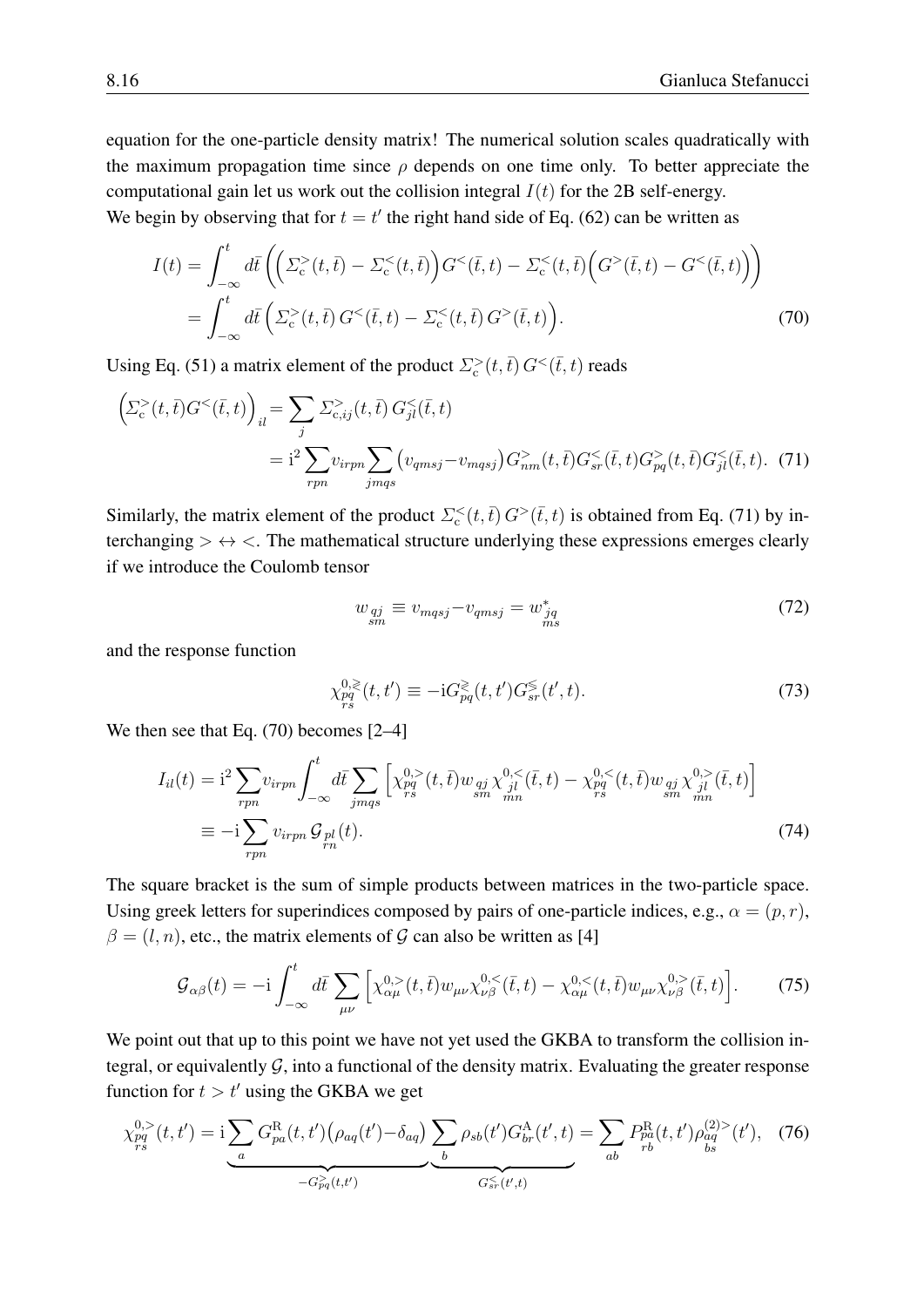where we have defined

$$
P_{pa}^{\rm R}(t, t') \equiv \mathrm{i} \, G_{pa}^{\rm R}(t, t') \, G_{br}^{\rm A}(t', t), \qquad \rho_{aq}^{(2) >}(t') \equiv \left(\rho_{aq}(t') - \delta_{aq}\right) \rho_{sb}(t'). \tag{77}
$$

The two-time function  $P^R$  can be interpreted as the propagator of an electron-hole pair. Notice that  $G^{\rm R}(t^+, t) = -i$  and  $G^{\rm A}(t, t^+) = i$ , and hence

$$
P_{pa}^{\mathrm{R}}(t^+,t) = \mathrm{i}\delta_{pa}\delta_{rb} \tag{78}
$$

or equivalently

$$
P_{\alpha\beta}^{\rm R}(t^+,t) = i\delta_{\alpha\beta}.\tag{79}
$$

For  $t < t'$  the GKBA implies

$$
\chi_{pq}^{0,>}(t,t') = i \underbrace{\sum_{a} (\rho_{pa}(t) - \delta_{pa}) G_{aq}^{A}(t,t')}_{G_{pq}^{>}(t,t')} \underbrace{\sum_{b} G_{sb}^{R}(t',t) \rho_{br}(t)}_{-G_{sr}^{<}(t',t)} = - \sum_{ab} \rho_{pa}^{(2)>} (t) P_{ag}^{A}(t,t'), \quad (80)
$$

where

<span id="page-16-2"></span>
$$
P_{aq}^{\mathcal{A}}(t, t') \equiv -i \, G_{aq}^{\mathcal{A}}(t, t') G_{sb}^{\mathcal{R}}(t', t) = \left( P_{qa}^{\mathcal{R}}(t', t) \right)^{*}.
$$
 (81)

Using the superindex convention, the greater response function in GKBA for any  $t$  and  $t'$  then reads

<span id="page-16-0"></span>
$$
\chi_{\alpha\beta}^{0,>}(t,t') = \sum_{\mu} \left( P_{\alpha\mu}^{\rm R}(t,t') \rho_{\mu\beta}^{(2)>}(t') - \rho_{\alpha\mu}^{(2)>}(t) P_{\mu\beta}^{\rm A}(t,t') \right). \tag{82}
$$

An analogous derivation can be carried out for the lesser response function. The final result is identical to Eq. [\(82\)](#page-16-0) but the matrix  $\rho^{(2)}$  is replaced by the matrix

$$
\rho_{\stackrel{a}{\stackrel{b}{\stackrel{a}{\stackrel{d}{\stackrel{b}{\stackrel{d}{\stackrel{d}{\stackrel{d}{\stackrel{d}{\stackrel{d}{\stackrel{d}{\stackrel{d}{\stackrel{d}{\stackrel{d}{\stackrel{d}{\stackrel{d}{\stackrel{d}{\stackrel{d}{\stackrel{d}{\stackrel{d}{\stackrel{d}{\stackrel{d}{\stackrel{d}{\stackrel{d}{\stackrel{d}{\stackrel{d}{\stackrel{d}{\stackrel{d}{\stackrel{d}{\stackrel{d}{\stackrel{d}{\stackrel{d}{\stackrel{d}{\stackrel{d}{\stackrel{d}{\stackrel{d}{\stackrel{d}{\stackrel{d}{\stackrel{d}{\stackrel{d}{\stackrel{d}{\stackrel{d}{\stackrel{d}{\stackrel{d}{\stackrel{d}{\stackrel{d}{\stackrel{d}{\stackrel{d}{\stackrel{d}{\stackrel{d}{\stackrel{d}{\stackrel{d}{\stackrel{d}{\stackrel{d}{\stackrel{d}{\stackrel{d}{\stackrel{d}{\stackrel{d}{\stackrel{d}{\stackrel{d}{\stackrel{d}{\stackrel{d}{\stackrel{d}{\stackrel{d}{\stackrel{d}{\stackrel{d}{\stackrel{d}{\stackrel{d}{\stackrel{d}{\stackrel{d}{\stackrel{d}{\stackrel{d}{\stackrel{d}{\stackrel{d}{\stackrel{d}{\stackrel{d}{\stackrel{d}{\stackrel{d}{\stackrel{d}{\stackrel{d}{\stackrel{d}{\stackrel{d}{\stackrel{d}{\stackrel{d}{\stackrel{d}{\stackrel{d}{\stackrel{d}{\stackrel{d}{\stackrel{d}{\stackrel{d}{\stackrel{d}{\stackrel{d}{\stackrel{d}{\stackrel{d}{\stackrel{d}{\stackrel{d}{\stackrel{d}{\stackrel{d}{\stackrel{d}{\stackrel{d}{\stackrel{d}{\stackrel{d}{\stackrel{d}{\stackrel{d}{\stackrel{d}{\stackrel{d}{\stackrel{d}{\stackrel{d}{\stackrel{d}{\stackrel{d}{\stackrel{d}{\stackrel{d}{\stackrel{d}{\stackrel{d}{\stackrel{d}{\stackrel{d}{\stackrel{d}{\stackrel{d}{\stackrel{d}{\stackrel{d}{\stackrel{d}{\stackrel{d}{\stackrel{d}{\stackrel{d}{\stackrel{d}{\stackrel{d}{\
$$

Hence

<span id="page-16-3"></span>
$$
\chi_{\alpha\beta}^{0,<}(t,t') = \sum_{\mu} \left( P_{\alpha\mu}^{\rm R}(t,t') \rho_{\mu\beta}^{(2)<}(t') - \rho_{\alpha\mu}^{(2)<}(t) P_{\mu\beta}^{\rm A}(t,t') \right). \tag{84}
$$

We are now ready to transform  $G$  into an explicit functional of the one-particle density matrix. Taking into account that  $\bar{t} < t$  in Eq. [\(75\)](#page-15-2), we obtain (in matrix form) [\[2](#page-25-1)[–4\]](#page-25-16)

<span id="page-16-1"></span>
$$
\mathcal{G}(t) = \mathrm{i} \int_{-\infty}^{t} d\bar{t} \, \mathbf{P}^{\mathrm{R}}(t,\bar{t}) \Big( \rho^{(2)>}(\bar{t}) \mathbf{w} \rho^{(2)>}(\bar{t}) - \rho^{(2)}<(\bar{t}) \mathbf{w} \rho^{(2)>}(\bar{t}) \Big) \mathbf{P}^{\mathrm{A}}(\bar{t},t), \qquad (85)
$$

where boldface letters are used to distinguish matrices in the two-particle space from matrices like  $G$ , h or  $\Sigma$  in the one-particle space. The quadratic scaling of the NEGF+GKBA approach is evident from Eq. [\(85\)](#page-16-1): a time step from t to  $t + \delta t$  necessitates the calculation of  $\mathcal{G}(t)$ , and  $\mathcal{G}(t)$  contains an integral whose upper limit grows like t.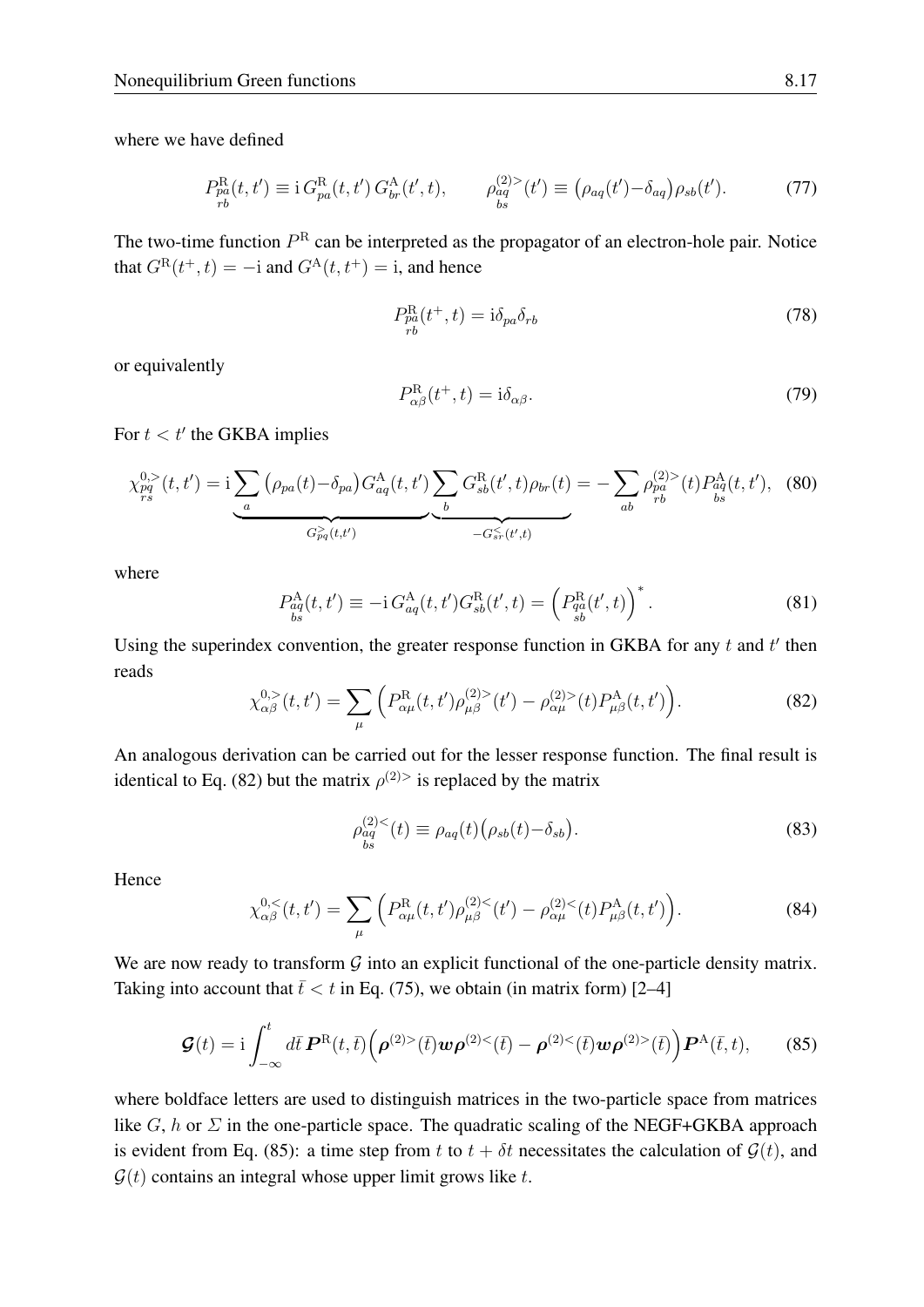$$
\frac{d}{dt}\rho + i\left[h_{HF}, \rho\right] = -(I + I^{\dagger})
$$
\n
$$
\frac{d}{dt}\mathcal{G} + i\left[h_{HF}, \mathcal{G}\right] = i\Psi
$$
\n
$$
\frac{d}{dt}\mathcal{G} + i\left[h_{HF}^{(2)}, \mathcal{G}\right] = i\Psi
$$
\n
$$
\begin{cases}\nI_{il} = -i\sum_{rpn} v_{irpn} \mathcal{G}_{pl} \\
\psi \equiv \rho^{(2) >} w\rho^{(2) <} - \rho^{(2) <} w\rho^{(2) >} \\
\varphi_{aq}^{(2) <} \equiv \rho_{aq}(\rho_{sb} - \delta_{sb}) \\
\rho_{aq}^{(2) >} \equiv (\rho_{aq} - \delta_{aq})\rho_{sb} \\
h_{HF,rd}^{(2)} = h_{HF,pc}\delta_{rd} - \delta_{pc}h_{HF,dr}\n\end{cases}
$$

<span id="page-17-2"></span>Fig. 3: *Summary of the fundamental equations and definitions for NEGF+GKBA simulations in the 2B approximation.*

#### <span id="page-17-0"></span>9 Time-linear scaling and state-of-the-art approximations

Important progress has been recently achieved in reducing the computational scaling of the NEGF+GKBA equations to the ideal linear law [\[2\]](#page-25-1), and in establishing that the time-linear scaling holds for the 2B approximation as well as for state-of-the-art diagrammatic methods like GW and T-matrix (both in the particle-hole and particle-particle channels) [\[3\]](#page-25-17). In Ref. [\[4\]](#page-25-16) the time-linear scaling formulation has been further extended to GW plus exchange, T-matrix plus exchange and self-energies with three-particle correlations. Furthermore, in Ref. [\[5\]](#page-25-18) a GKBA has been introduced also for *bosonic* Green functions, and a time-linear scaling formulation for real-time simulations of nonequilibrium systems of interacting electrons and bosons, e.g., phonons or photons, has been established here too.

The fundamental observation is that the two-particle propagator  $P^R$  satisfies an elementary equation of motion. Taking into account that  $G<sup>R</sup>$  and  $G<sup>A</sup>$  are approximated at the HF level, see Eq. [\(50\)](#page-11-2), we get for any  $t > \bar{t}$ 

$$
i\frac{d}{dt}P_{p\dot{a}}^{R}(t,\bar{t}) = \sum_{c} h_{HF,pc}(t)P_{rb}^{R}(t,\bar{t}) - \sum_{d} h_{HF,dr}(t)P_{db}^{R}(t,\bar{t}).
$$
\n(86)

Introducing the HF Hamiltonian in the two-particle space

$$
h_{\text{HF},pc}^{(2)}(t) = h_{\text{HF},pc}(t)\delta_{rd} - \delta_{pc}h_{\text{HF},dr}(t),\tag{87}
$$

we can rewrite the equation of motion for  $\boldsymbol{P}^{\text{R}}$  in matrix form as follows

<span id="page-17-1"></span>
$$
i\frac{d}{dt}\boldsymbol{P}^{\mathrm{R}}(t,\bar{t}) = \boldsymbol{h}_{\mathrm{HF}}^{(2)}(t)\boldsymbol{P}^{\mathrm{R}}(t,\bar{t}), \qquad t > \bar{t}.
$$

Let us now come to  $\boldsymbol{P}^{\text{A}}$ . In matrix form Eq. [\(81\)](#page-16-2) reads  $\boldsymbol{P}^{\text{A}}(\bar{t},t) = (\boldsymbol{P}^{\text{R}}(t,\bar{t}))^{\dagger}$ . Taking the hermitian conjugate of Eq. [\(88\)](#page-17-1) we then get

$$
-i\frac{d}{dt}\boldsymbol{P}^{\mathbf{A}}(\bar{t},t)=\boldsymbol{P}^{\mathbf{A}}(\bar{t},t)\boldsymbol{h}_{\mathrm{HF}}^{(2)}(t),\qquad t>\bar{t},\tag{89}
$$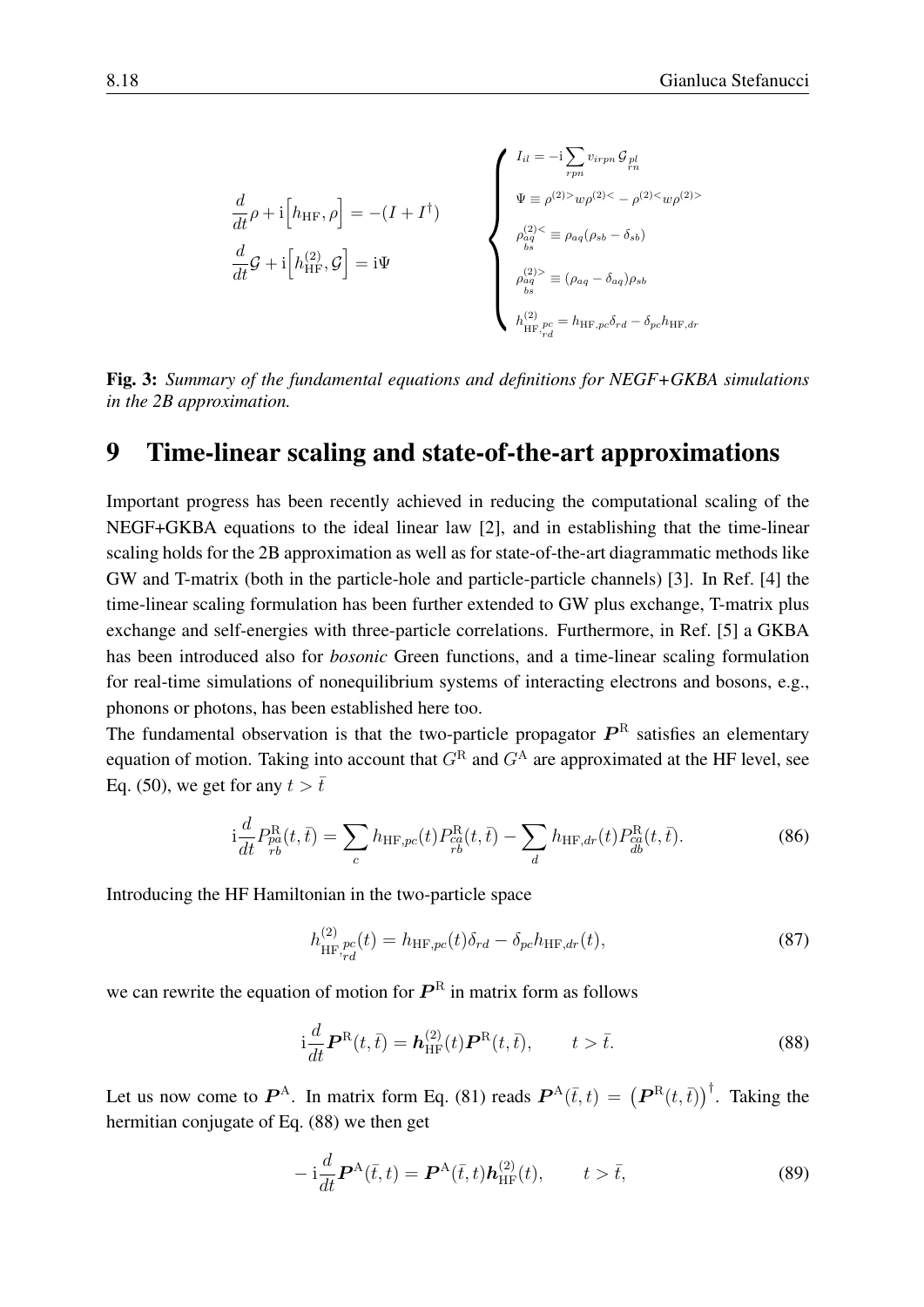

<span id="page-18-1"></span>Fig. 4: *Diagrams for the GW+X self-energy.*

where we have observed that the matrix  $h_{HF}^{(2)}$  is hermitian in the two-particle space, i.e.,  $h_{HF,\alpha\beta}^{(2)}=$  $h_{\text{HF},\beta\alpha}^{(2)*}$ . The equations of motion for  $\bm{P}^{\text{R}}$  and  $\bm{P}^{\text{A}}$  can be used to construct an equation of motion for  $\mathcal G$ . Recalling the rule

<span id="page-18-4"></span>
$$
\frac{d}{dt}\int^t d\bar{t} f(t,\bar{t}) = f(t^+,t) + \int^t d\bar{t} \frac{d}{dt} f(t,\bar{t}),\tag{90}
$$

where  $f$  is an arbitrary function of two times, we find from Eq. [\(85\)](#page-16-1)

<span id="page-18-0"></span>
$$
\mathrm{i}\frac{d}{dt}\mathcal{G}(t) = -\mathcal{I}(t) + \mathcal{h}_{\mathrm{HF}}^{(2)}(t)\mathcal{G}(t) - \mathcal{G}(t)\mathcal{h}_{\mathrm{HF}}^{(2)}(t),\tag{91}
$$

with

<span id="page-18-3"></span>
$$
\Psi(t) \equiv \rho^{(2)>}(t) w \rho^{(2)<}(t) - \rho^{(2)<}(t) w \rho^{(2)>}(t).
$$
\n(92)

Equation [\(91\)](#page-18-0) together with the equation of motion for  $\rho$ , see Eq. [\(69\)](#page-14-1), form a closed system of ordinary differential equations [\[2,](#page-25-1) [3\]](#page-25-17). Thus the numerical solution of the time-dependent 2B approximation in NEGF+GKBA scales linearly with the maximum propagation time, which was to be demonstrated. For the benefit of the reader we summarize in Fig. [3](#page-17-2) the main equations and definitions.

We have already mentioned that the linear scaling of the NEGF+GKBA equations is not limited to the 2B approximation. In what follows we derive the NEGF+GKBA equations for the GW plus exchange (GW+X) approximation. As we shall see the difference with the 2B approximation, Eq. [\(91\)](#page-18-0), is only minor. Readers who wish to immediately compare 2B with GW+X or who prefer to go through the derivation in a second reading can jump directly to Eq. [\(110\)](#page-21-0).

The GW+X self-energy is displayed in Fig. [4](#page-18-1) where the double wiggly lines represent the tensor w defined in Eq. [\(72\)](#page-15-3), see also the diagrammatic representation of w in the grey box of Fig. [4.](#page-18-1) The well known GW self-energy is recovered by neglecting the exchange contribution in  $w$ , i.e., by setting  $w_{qj} = v_{mqsj}$  (first term on the right hand side of the diagrammatic equation in the grey box). The figure shows the diagrams of order n in the interaction strength. The first term of the sum has  $n = 2$  and it coincides with the 2B self-energy of Fig. [2.](#page-10-1) Thus, the GW+X self-energy is obtained from the 2B self-energy of Eq. [\(51\)](#page-11-0) upon replacing the bare response function  $\chi_{pq}^0(z, z') \equiv -iG_{pq}(z, z')G_{sr}(z', z)$ , cf. Eq. [\(73\)](#page-15-4), with the RPA response function (in matrix form)

<span id="page-18-2"></span>
$$
\boldsymbol{\chi}(z,z') = \boldsymbol{\chi}^0(z,z') + \int_{\gamma} d\bar{z} \, \boldsymbol{\chi}^0(z,\bar{z}) \, \boldsymbol{w} \, \boldsymbol{\chi}(\bar{z},z'). \tag{93}
$$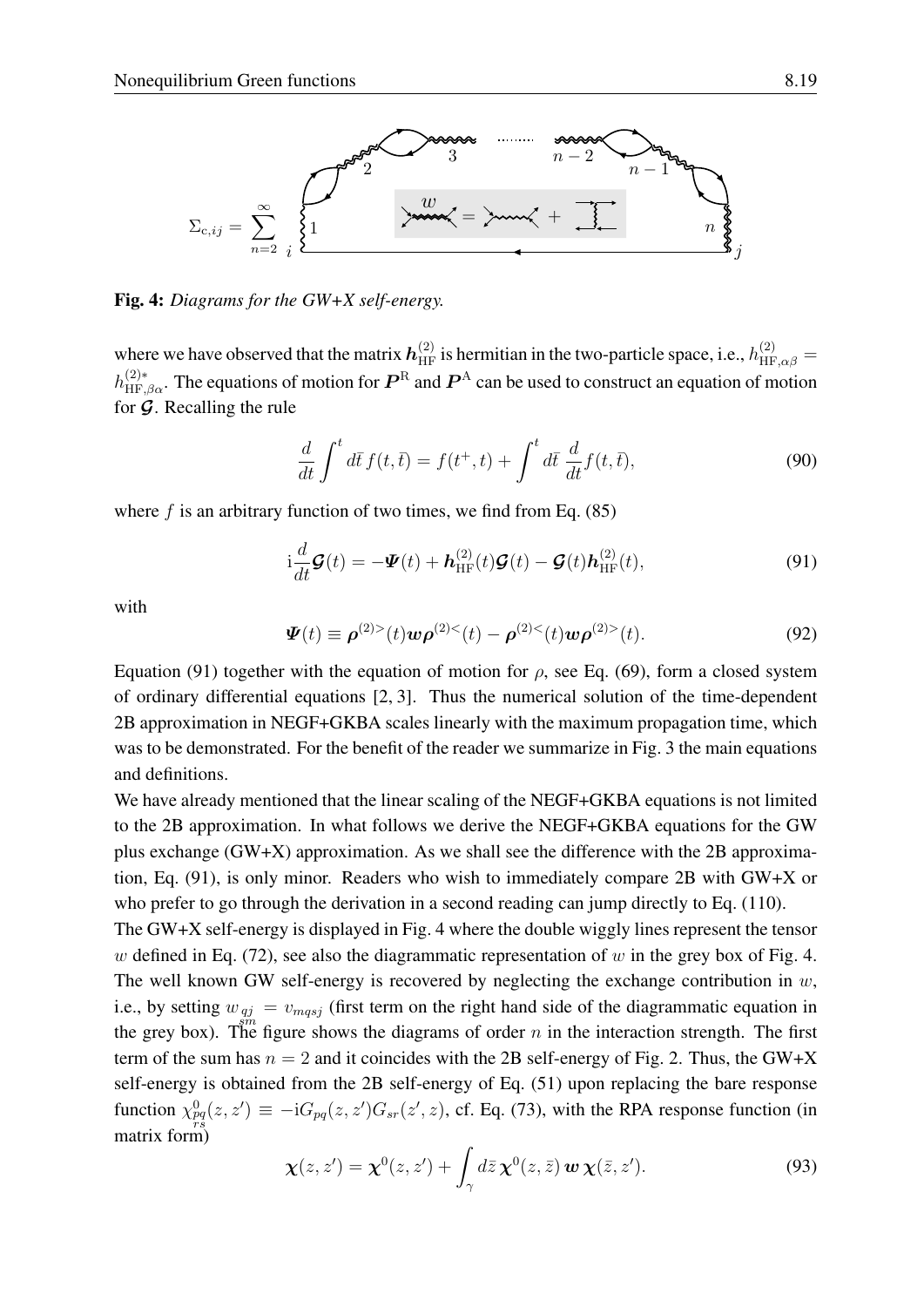This implies that the collision integral can again be written as in Eq. [\(74\)](#page-15-5), but the function  $\mathcal G$ changes into

<span id="page-19-4"></span>
$$
\mathcal{G}(t) = -\mathrm{i} \int_{-\infty}^{t} d\bar{t} \left( \chi^{>}(t,\bar{t}) \, \boldsymbol{w} \, \chi^{0,<}(\bar{t},t) - \chi^{<}(t,\bar{t}) \, \boldsymbol{w} \, \chi^{0,<}(\bar{t},t) \right). \tag{94}
$$

We point out that at this point we have not yet used the GKBA to transform  $\mathcal G$  into a functional of the density matrix.

Before using the GKBA we extract the lesser and greater components of the RPA response function. They follows from Eq. [\(93\)](#page-18-2) when setting  $z = t_{-/-}$  and  $z' = t_{+/-}$ . Manipulating the contour integral as we did in Eq. [\(57\)](#page-12-4) until Eq. [\(62\)](#page-13-1) we get

<span id="page-19-0"></span>
$$
\boldsymbol{\chi}^{\lessgtr}(t,t') = \boldsymbol{\chi}^{0,\lessgtr}(t,t') + \int d\bar{t} \left( \boldsymbol{\chi}^{0,\mathrm{R}}(t,\bar{t}) \, \boldsymbol{w} \, \boldsymbol{\chi}^{\lessgtr}(\bar{t},t') + \boldsymbol{\chi}^{0,\lessgtr}(t,\bar{t}) \, \boldsymbol{w} \, \boldsymbol{\chi}^{\mathrm{A}}(\bar{t},t') \right). \tag{95}
$$

Unless otherwise stated undefined integrals are over the entire real axis, i.e.,  $\int \equiv \int_{-\infty}^{\infty}$ . We can use Eq. [\(95\)](#page-19-0) to calculate the retarded and advanced components which, we recall, are defined for any two-times correlator in Eqs. [\(59\)](#page-13-3) and [\(60\)](#page-13-4). For the retarded response function we find

$$
\chi^{\mathcal{R}}(t,t') = \chi^{0,\mathcal{R}}(t,t') + \Theta(t-t') \int d\bar{t} \; \chi^{0,\mathcal{R}}(t,\bar{t}) \, \mathbf{w} \left[ \chi^{>}(\bar{t},t') - \chi^{<}(\bar{t},t') \right] + \Theta(t-t') \int d\bar{t} \left[ \chi^{0,>}(t,\bar{t}) - \chi^{0,<}(t,\bar{t}) \right] \mathbf{w} \; \chi^{\mathcal{A}}(\bar{t},t').
$$
 (96)

Consider the last term in this expression. It vanishes unless  $t > t'$ , due to the theta function  $\Theta(t-t')$ , and  $t' > \bar{t}$ , due to the theta function hidden in  $\chi^A$ . We can then multiply the integrand by  $\Theta(t-\bar{t})$  and hence replace the square bracket with  $\chi^{0,R}(t,\bar{t})$ . Taking into account Eq. [\(61\)](#page-13-6) to rewrite the square bracket in the second term we then see that the products  $\chi^{0,{\rm R}}\,w\,\chi^{\rm A}$  cancel off and we remain with

<span id="page-19-1"></span>
$$
\boldsymbol{\chi}^{\text{R}}(t,t') = \boldsymbol{\chi}^{0,\text{R}}(t,t') + \int d\bar{t} \; \boldsymbol{\chi}^{0,\text{R}}(t,\bar{t}) \; \boldsymbol{w} \; \boldsymbol{\chi}^{\text{R}}(\bar{t},t'). \tag{97}
$$

The advanced response function can be worked out similarly; the result is the same as Eq. [\(97\)](#page-19-1) with  $R \rightarrow A$ .

The equations for  $\chi^{R/A}$  are useful to isolate  $\chi^{\lessgtr}$  in Eq. [\(95\)](#page-19-0). To lighten the notation let us denote with a dot the convolution between two functions. Thus Eq. [\(95\)](#page-19-0) can be shorten into  $\chi^{\lessgtr} = \chi^{0,\lessgtr} + \chi^{0,\mathrm{R}} w \cdot \chi^{\lessgtr} + \chi^{0,\lessgtr} w \cdot \chi^{\mathrm{A}}$  and similarly Eq. [\(97\)](#page-19-1) becomes  $\chi^{\mathrm{R}} = \chi^{0,\mathrm{R}} + \chi^{0,\mathrm{R}} w \cdot \chi^{\mathrm{R}}$ . The dot can of course go to the left of  $w$  as well. Notice that the retarded equation can be solved iteratively to give

$$
\chi^{\mathcal{R}} = \chi^{0,\mathcal{R}} + \chi^{0,\mathcal{R}} \boldsymbol{w} \cdot \chi^{0,\mathcal{R}} + \chi^{0,\mathcal{R}} \boldsymbol{w} \cdot \chi^{0,\mathcal{R}} \boldsymbol{w} \cdot \chi^{0,\mathcal{R}} + \dots
$$
  
\n
$$
= \chi^{0,\mathcal{R}} + (\chi^{0,\mathcal{R}} + \chi^{0,\mathcal{R}} \boldsymbol{w} \cdot \chi^{0,\mathcal{R}} + \dots) \boldsymbol{w} \cdot \chi^{0,\mathcal{R}}
$$
  
\n
$$
= \chi^{0,\mathcal{R}} + \chi^{\mathcal{R}} \boldsymbol{w} \cdot \chi^{0,\mathcal{R}}.
$$
 (98)

In other words  $\chi^R w \cdot \chi^{0,R} = \chi^{0,R} w \cdot \chi^R$ . Let us go back to Eq. [\(95\)](#page-19-0). Isolating  $\chi^{\lessgtr}$  we get

<span id="page-19-3"></span><span id="page-19-2"></span>
$$
(\boldsymbol{\delta} - \boldsymbol{\chi}^{0,\mathrm{R}} \boldsymbol{w}) \cdot \boldsymbol{\chi}^{\mathrm{S}} = \boldsymbol{\chi}^{0,\mathrm{S}} \cdot (\boldsymbol{\delta} + \boldsymbol{w} \, \boldsymbol{\chi}^{\mathrm{A}}), \tag{99}
$$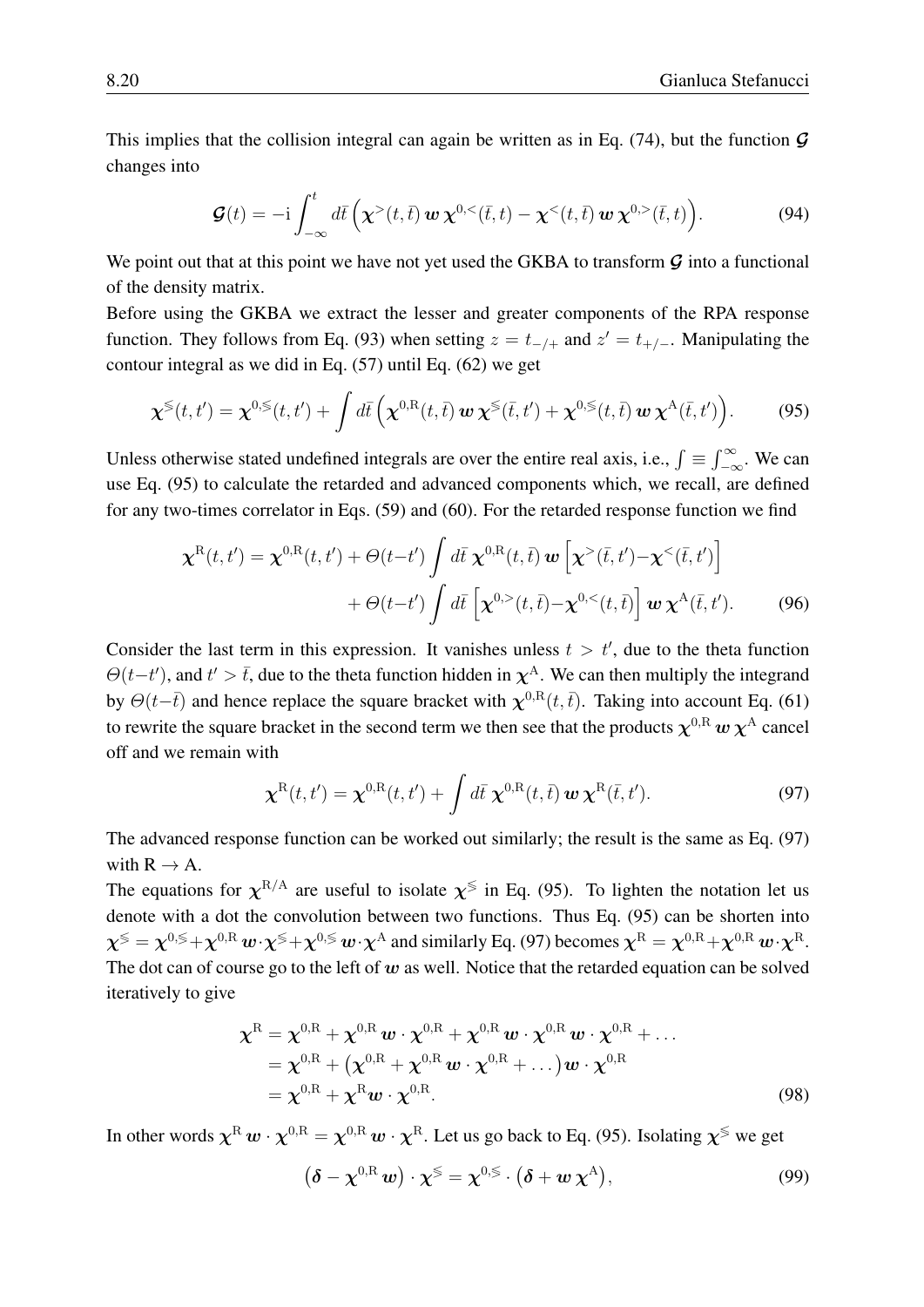where  $\delta$  stands for the Dirac delta, hence for any two-times correlator  $\mathcal C$  we have  $[\delta \cdot \mathcal C](t, t') =$  $\int d\bar{t} \, \boldsymbol{\delta}(t-\bar{t}) \, \boldsymbol{\mathcal{C}}(\bar{t},t') = \boldsymbol{\mathcal{C}}(t,t')$  . Next we observe that

$$
(\boldsymbol{\delta} + \boldsymbol{\chi}^{\mathrm{R}} \boldsymbol{w}) \cdot (\boldsymbol{\delta} - \boldsymbol{\chi}^{0,\mathrm{R}} \boldsymbol{w}) = \boldsymbol{\delta} + (\boldsymbol{\chi}^{\mathrm{R}} - \boldsymbol{\chi}^{0,\mathrm{R}} - \boldsymbol{\chi}^{\mathrm{R}} \boldsymbol{w} \cdot \boldsymbol{\chi}^{0,\mathrm{R}}) \boldsymbol{w} = \boldsymbol{\delta}, \qquad (100)
$$

since the term in parenthesis vanish, see Eq. [\(98\)](#page-19-2). Convoluting Eq. [\(99\)](#page-19-3) with  $(\delta + \chi^{\rm R} w)$  on the right we then find

<span id="page-20-3"></span>
$$
\chi^{\lessgtr} = (\boldsymbol{\delta} + \chi^{\rm R} \, \boldsymbol{w}) \cdot \chi^{0,\lessgtr} \cdot (\boldsymbol{\delta} + \boldsymbol{w} \, \chi^{\rm A}). \tag{101}
$$

At this point we have all ingredients to evaluate  $G$  using the GKBA. From Eqs. [\(82\)](#page-16-0) and [\(84\)](#page-16-3) we first obtain the GKBA expression of the retarded/advanced bare response functions

<span id="page-20-0"></span>
$$
\boldsymbol{\chi}^{0,\text{R}}(t,t') = \boldsymbol{P}^{\text{R}}(t,t')\boldsymbol{\rho}^{(2),\Delta}(t'), \qquad \boldsymbol{\chi}^{0,\text{A}}(t,t') = \boldsymbol{\rho}^{(2),\Delta}(t)\boldsymbol{P}^{\text{A}}(t,t'), \qquad (102)
$$

where we have defined

<span id="page-20-4"></span><span id="page-20-1"></span>
$$
\rho^{(2),\Delta}(t) \equiv \rho^{(2),>} (t) - \rho^{(2),<} (t). \tag{103}
$$

Inserting Eq. [\(102\)](#page-20-0) into Eq. [\(97\)](#page-19-1) and in the analogous equation for  $\chi^A$  we obtain the GKBA expression for the retarded/advanced RPA response functions

<span id="page-20-2"></span>
$$
\chi^{\rm R}(t,t') = \boldsymbol{\Pi}^{\rm R}(t,t')\boldsymbol{\rho}^{(2),\Delta}(t'), \qquad \chi^{\rm A}(t,t') = \boldsymbol{\rho}^{(2),\Delta}(t)\boldsymbol{\Pi}^{\rm A}(t,t'), \qquad (104)
$$

where the dressed electron-hole propagators satisfy the integral equation

$$
\boldsymbol{\Pi}^{\mathrm{R}} = \boldsymbol{P}^{\mathrm{R}} + \boldsymbol{P}^{\mathrm{R}} \cdot \boldsymbol{\rho}^{(2),\Delta} \boldsymbol{w} \, \boldsymbol{\Pi}^{\mathrm{R}} = \boldsymbol{P}^{\mathrm{R}} + \boldsymbol{\Pi}^{\mathrm{R}} \cdot \boldsymbol{\rho}^{(2),\Delta} \boldsymbol{w} \, \boldsymbol{P}^{\mathrm{R}}, \tag{105a}
$$

$$
\boldsymbol{\Pi}^{\mathbf{A}} = \boldsymbol{P}^{\mathbf{A}} + \boldsymbol{P}^{\mathbf{A}} \cdot \boldsymbol{w} \,\boldsymbol{\rho}^{(2),\Delta} \boldsymbol{\Pi}^{\mathbf{A}} = \boldsymbol{P}^{\mathbf{A}} + \boldsymbol{\Pi}^{\mathbf{A}} \cdot \boldsymbol{w} \,\boldsymbol{\rho}^{(2),\Delta} \boldsymbol{P}^{\mathbf{A}}.
$$
 (105b)

Here and below the product of a one-time function  $A$  and a two-times function  $B$  is intended as  $[AB](t, t') \equiv A(t)B(t, t')$  and  $[BA](t, t') = B(t, t')A(t')$ . Thus in Eqs. [\(105\)](#page-20-1) the convolution dot could actually be placed anywhere between  $P^{\rm R/A}$  and  $\mathbf{\Pi}^{\rm R/A}$ . Using the GKBA expression for  $\chi^{0,\lessgtr}$  in Eqs. [\(82\)](#page-16-0) and [\(84\)](#page-16-3) as well as the GKBA expression for  $\chi^{R/A}$  in Eq. [\(104\)](#page-20-2) the lesser/greater RPA response function in Eq. [\(101\)](#page-20-3) becomes

$$
\chi^{\lessgtr} = (\delta + \Pi^{\mathcal{R}} \rho^{(2),\Delta} w) \cdot (P^{\mathcal{R}} \rho^{(2),\lessgtr} - \rho^{(2),\lessgtr} P^{\mathcal{A}}) \cdot (\delta + w \rho^{(2),\Delta} \Pi^{\mathcal{A}})
$$
  
=  $\Pi^{\mathcal{R}} \rho^{(2),\lessgtr} \cdot (\delta + w \rho^{(2),\Delta} \Pi^{\mathcal{A}}) - (\delta + \Pi^{\mathcal{R}} \rho^{(2),\Delta} w) \cdot \rho^{(2),\lessgtr} \Pi^{\mathcal{A}}.$  (106)

This result allows for rewriting  $G$  in Eq. [\(94\)](#page-19-4) in a very elegant form. Taking into account that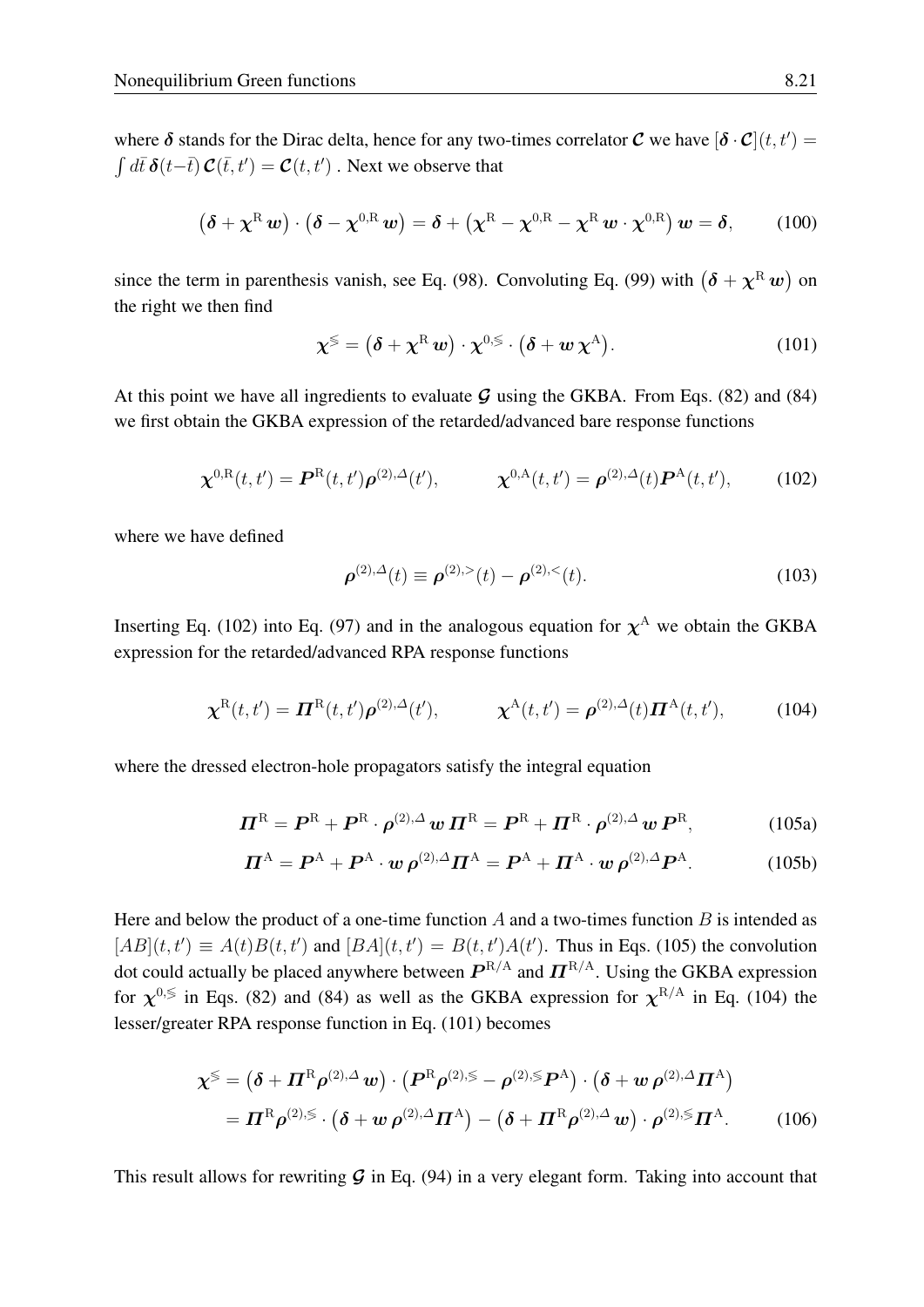for any 
$$
\bar{t} < t
$$
 Eqs. (82) and (84) imply  $\chi^{0,\leq}(\bar{t},t) = -[\rho^{(2),\leq}P^{\rm A}](\bar{t},t)$  we find  
\n
$$
\mathcal{G}(t) = i \Big[ \Big( \underbrace{\mathbf{H}^{\rm R} \rho^{(2),>} \cdot (\delta + w \rho^{(2),\Delta} \mathbf{H}^{\rm A}}_{\chi^{>}} \Big) - (\delta + \mathbf{H}^{\rm R} \rho^{(2),\Delta} \mathbf{w}) \cdot \rho^{(2),>} \mathbf{H}^{\rm A}}_{-\chi^{0,<}} \Big) \cdot w \underbrace{\rho^{(2),<} \mathbf{P}^{\rm A}}_{-\chi^{0,<}} \Big] (t,t)
$$
\n
$$
- \Big[ > \leftrightarrow < \Big]
$$
\n
$$
= i \Big[ \mathbf{H}^{\rm R} \rho^{(2),>} w \rho^{(2),<} \cdot \mathbf{P}^{\rm A} + \mathbf{H}^{\rm R} (\underbrace{\rho^{(2),>} w \rho^{(2),\Delta} - \rho^{(2),\Delta} w \rho^{(2),>}}_{-\Psi} \cdot \mathbf{H}^{\rm A} \cdot w \rho^{(2),<} \mathbf{P}^{\rm A} \Big] (t,t)
$$
\n
$$
- i \Big[ \mathbf{H}^{\rm R} \rho^{(2),<} w \rho^{(2),>} \cdot \mathbf{P}^{\rm A} + \mathbf{H}^{\rm R} (\underbrace{\rho^{(2),<} w \rho^{(2),\Delta} - \rho^{(2),\Delta} w \rho^{(2),<}}_{-\Psi} \cdot \mathbf{H}^{\rm A} \cdot w \rho^{(2),>} \mathbf{P}^{\rm A} \Big] (t,t)
$$
\n
$$
= i \Big[ \mathbf{H}^{\rm R} \Psi \cdot \mathbf{P}^{\rm A} + \mathbf{H}^{\rm R} \Psi \cdot \mathbf{H}^{\rm A} \cdot w \rho^{(2),\Delta} \mathbf{P}^{\rm A} \Big] (t,t)
$$
\n
$$
= i \Big[ \mathbf{H}^{\rm R} \Psi \cdot \mathbf{H}^{\rm A} \Big] (t,t), \tag{107}
$$

where in the second equality we have observed that  $[\bm{\rho}^{(2),\gtrless}\bm{\varPi}^{\rm A}\!\cdot\!\bm{w}\,\bm{\rho}^{(2),\lessgtr}\bm{P}^{\rm A}](t,t)=0$  since  $\bm{\varPi}^{\rm A}$ contains a  $\Theta(\bar{t}-t)$  and  $\bm{P}^{\rm A}$  contains a  $\Theta(t-\bar{t})$ . We have also recognized the quantity  $\bm{\Psi}$  defined in Eq. [\(92\)](#page-18-3). Making explicit the time integration, the function  $\mathcal G$  in the GW+X approximation has the following compact and elegant form

$$
\mathcal{G}(t) = \mathrm{i} \int_{-\infty}^{t} d\bar{t} \, \boldsymbol{\varPi}^{\mathrm{R}}(t,\bar{t}) \, \boldsymbol{\varPsi}(t) \boldsymbol{\varPi}^{\mathrm{A}}(\bar{t},t). \tag{108}
$$

It is now easy to prove that also the GW+X method scales linearly in time. Taking into account the equation of motion [\(88\)](#page-17-1) for  $P^R$  and the rule in Eq. [\(90\)](#page-18-4) we find from Eq. [\(105a\)](#page-20-4)

$$
\begin{split} \mathbf{i}\frac{d}{dt}\boldsymbol{\Pi}^{\mathrm{R}}(t,t') &= \boldsymbol{h}_{\mathrm{HF}}^{(2)}(t)\boldsymbol{P}^{\mathrm{R}}(t,t') + \mathbf{i}\frac{d}{dt}\int_{-\infty}^{t} d\bar{t}\,\boldsymbol{P}^{\mathrm{R}}(t,\bar{t})\boldsymbol{\rho}^{(2),\Delta}(t)\,\boldsymbol{w}\,\boldsymbol{\Pi}^{\mathrm{R}}(\bar{t},t') \\ &= \left(\boldsymbol{h}_{\mathrm{HF}}^{(2)}(t) - \boldsymbol{\rho}^{(2),\Delta}(t)\,\boldsymbol{w}\right)\boldsymbol{\Pi}^{\mathrm{R}}(t,t'). \end{split} \tag{109}
$$

Equation [\(105a\)](#page-20-4) also implies that  $\bm{\Pi}^{\rm R}(t^+,t) =$  i and that  $\bm{\Pi}^{\rm A}(t',t) = [\bm{\Pi}^{\rm R}(t,t')]^{\dagger}$ . Thus, using again the rule in Eq. [\(90\)](#page-18-4)

<span id="page-21-0"></span>
$$
\mathrm{i}\frac{d}{dt}\mathcal{G}(t) = -\mathcal{Y}(t) + \mathcal{h}_{\text{eff}}^{(2)}(t)\mathcal{G}(t) - \mathcal{G}(t)\mathcal{h}_{\text{eff}}^{(2)\dagger}(t),\tag{110}
$$

where

<span id="page-21-1"></span>
$$
\mathbf{h}_{\text{eff}}^{(2)}(t) \equiv \mathbf{h}_{\text{HF}}^{(2)}(t) - \boldsymbol{\rho}^{(2),\Delta}(t) \, \boldsymbol{w}.\tag{111}
$$

Comparing this result with the 2B equation of motion [\(91\)](#page-18-0) we conclude that the only change brought about by the GW+X approximation is the replacement of  $h_{\rm HF}^{(2)}$  with the effective Hamiltonian  $h_{\text{eff}}^{(2)}$ . The effective Hamiltonian is not hermitian and therefore the last two terms in Eq. [\(110\)](#page-21-0) cannot be grouped to form a commutator.

Similar derivations can be carried out for the T-matrix approximation in the particle-particle and particle-hole channels (with and without exchange diagrams), see Refs. [\[2](#page-25-1)[–4\]](#page-25-16). In Ref. [\[4\]](#page-25-16) an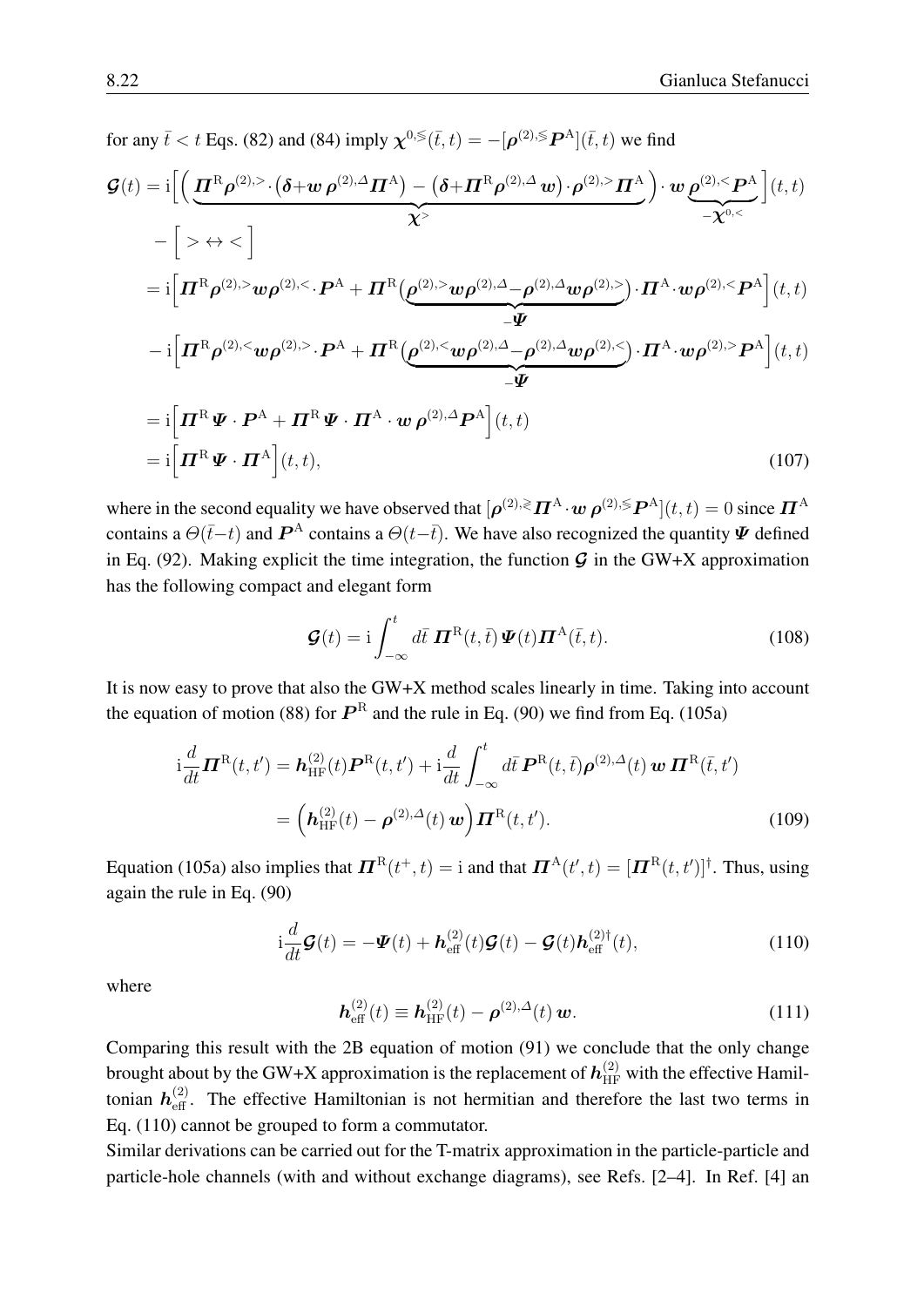an active-electrons (ae) contribution

extension of the GKBA to higher order Green functions has been put forward to include threeparticle correlations while preserving the linear time-scaling. Another promising extension is the GKBA for bosonic Green functions to deal with systems of electrons interacting with quantized photons or phonons [\[5\]](#page-25-18). In this case too it is possible to build propagation algorithms that scale linearly in time [\[5\]](#page-25-18). Importantly, these methodological advances can be merged to treat the electron-electron, electron-phonon and electron-photon interactions on equal footing [\[6\]](#page-25-2), thus opening the door for the investigation of a broad range of nonequilibrium correlated phenomena. Implementations of the NEGF+GKBA equations in high performance computer facilities are therefore foreseeable in the next few years.

## <span id="page-22-0"></span>10 First-principles NEGF+GKBA implementations

The NEGF+GKBA equations can be applied to finite systems like atoms and molecules as well as to extended systems like solids and interfaces. Of course, the most suitable basis to describe a certain phenomenon depends on the system *and* on the external driving. For the sake of definiteness we consider a finite system subject to an external time-dependent electric field  $E(t)$ . Treating the light-matter interaction in the dipole approximation the one-particle Hamiltonian reads

<span id="page-22-1"></span>
$$
h_{ij}(t) = h_{ij}^{\text{eq}} + \mathbf{E}(t) \cdot \mathbf{D}_{ij},
$$
\n(112)

where  $\mathbf{D}_{ij} = (D_{ij}^x, D_{ij}^y, D_{ij}^z)$  is a matrix element of the dipole vector. In general a finite system is described by a one-particle basis made of active states and core states. The population of the active states is different from 0 or 1 because of dynamical correlations or thermal fluctuations or external fields whereas the population of the core states is frozen to unity. We can work in the truncated space spanned by the active states provided that the HF potential of the core electrons is added to  $h^{eq}$ . Henceforth we use the letter c for indices running in the space of core states and the letters  $i, j, m, n$  for indices running in the active space. We split the Hartree and exchange potentials into a core-electrons (ce) contribution and

$$
\left(V_{\mathrm{H,ce}}[\rho]\right)_{ij} = \sum_{i} v_{icc'j} \rho_{c'c}, \qquad \left(V_{\mathrm{H,ae}}[\rho]\right)_{ij} = \sum_{i} v_{imnj} \rho_{nm}, \qquad (1
$$

$$
(V_{\mathbf{x},\mathbf{ce}}[\rho])_{ij} = -\sum_{cc'}^{cc'} v_{icjc'} \rho_{c'c}, \qquad (V_{\mathbf{x},\mathbf{ae}}[\rho])_{ij} = -\sum_{mn}^{mn} v_{imjn} \rho_{nm}.
$$
 (114)

The full HF potential with indices in the active space is simply given by  $V_{\text{HF}} = V_{\text{H,ce}} + V_{\text{H,ae}} +$  $V_{\text{x,ce}} + V_{\text{x,ae}}$ , see Eq. [\(46\)](#page-10-3). Taking into account that  $\rho_{cc'} = \delta_{cc'}$ , the equilibrium HF Hamiltonian in Eq. [\(49\)](#page-11-3) can be rewritten as

<span id="page-22-2"></span>
$$
h_{\rm HF}[\rho] = h^{\rm eq+ce} + V_{\rm H,ae}[\rho] + V_{\rm x,ae}[\rho],\tag{115}
$$

where

<span id="page-22-3"></span>
$$
h^{\text{eq+ce}} = h^{\text{eq}} + V_{\text{H,ce}} + V_{\text{x,ce}} \tag{116}
$$

 $13)$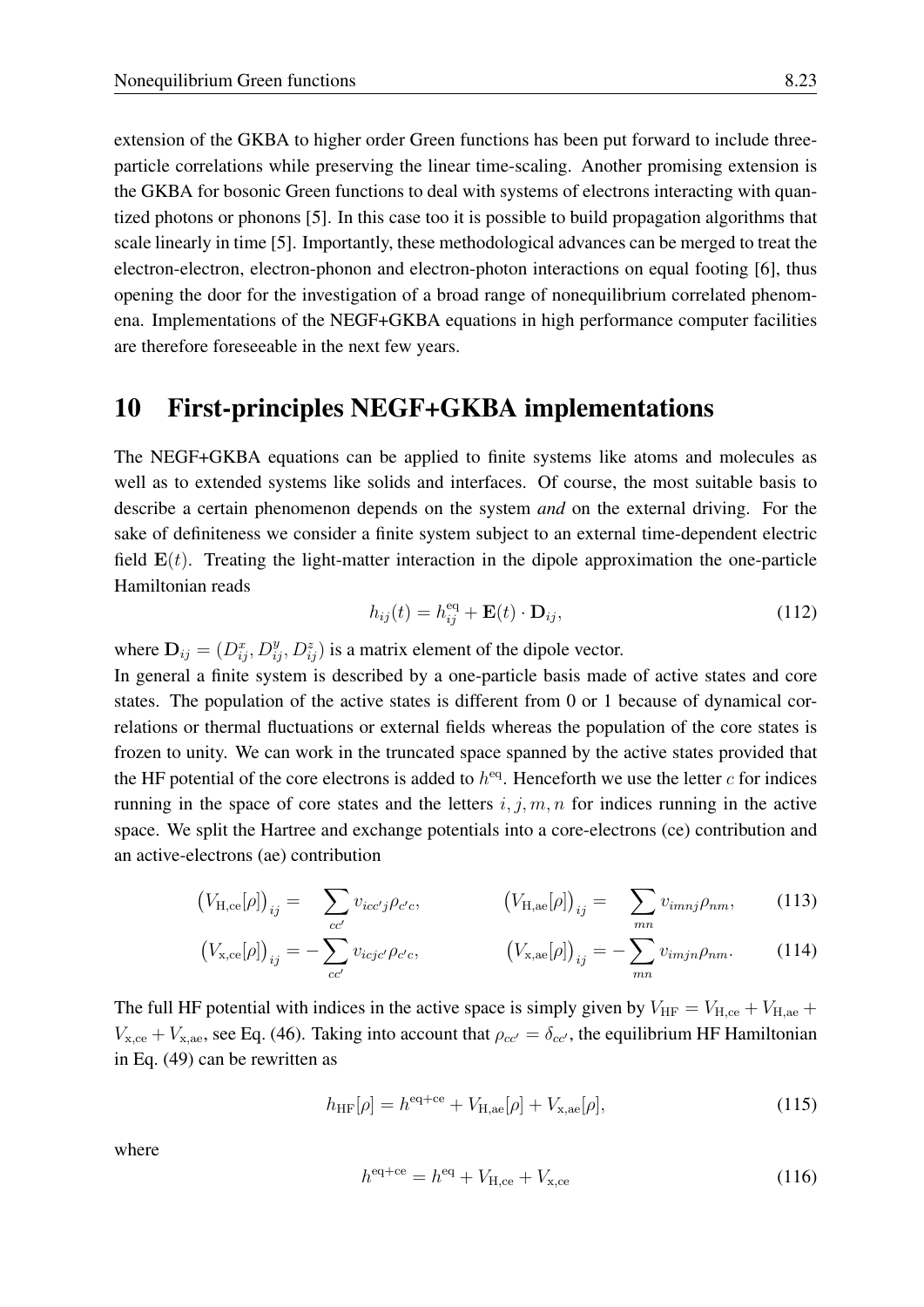is the one-particle Hamiltonian plus the HF potential generated by the frozen core-electrons. Thus, replacing  $h^{\text{eq}}$  with  $h^{\text{eq+ce}}$  in Eq. [\(112\)](#page-22-1) we can solve the NEGF+GKBA equations directly in the active space.

In the next sections we shall describe how to perform first-principles NEGF+GKBA simulations using two different types of basis. More details can be found in Ref. [\[48\]](#page-27-3).

#### <span id="page-23-0"></span>10.1 Kohn-Sham basis

We here consider the case of a Kohn-Sham (KS) basis [\[49](#page-27-4)[–51\]](#page-27-5) and assume that electrons in the KS core orbitals remain frozen and do not participate to the dynamics. The equilibrium KS oneparticle density matrix in the KS basis reads  $\rho_{KS,nm} = \delta_{nm}$ . The equilibrium KS Hamiltonian in the same basis is diagonal and reads

$$
h_{\rm KS} = h^{\rm eq} + V_{\rm H,ce} + V_{\rm H,ae}[\rho_{\rm KS}] + V_{\rm xc},\tag{117}
$$

where  $V_{\text{xc}}$  is the exchange-correlation (xc) potential of Density Functional Theory (DFT). In general,  $V_{\text{H,ce}} + V_{\text{xc}}$  is given by the sum of the pseudopotential and the xc potential generated by the active electrons. A comparison with Eq. [\(115\)](#page-22-2) allows us to express  $h^{eq+ce}$  in terms of the KS Hamiltonian according to

<span id="page-23-2"></span>
$$
h^{\text{eq+ce}} = h_{\text{KS}} - V_{\text{xc}} - V_{\text{H,ae}}[\rho_{\text{KS}}] + V_{\text{x,ce}}.
$$
\n(118)

Thus a first-principles NEGF+GKBA simulation needs as input the KS eigenvalues  $\varepsilon_i^{\text{KS}}$  (needed to construct the KS Hamiltonian  $h_{\text{KS},ij} = \delta_{ij} \varepsilon_i^{\text{KS}}$ , the matrix elements  $V_{\text{xc},ij}$ ,  $\mathbf{D}_{ij}$  and the Coulomb integrals  $v_{ijmn}$  for the evaluation of the Hartree potential  $V_{H,ae}[\rho_{KS}]$  generated by the active KS electrons, see Eq. [\(118\)](#page-23-2), as well as for the evaluation of the functionals  $V_{\text{H,ae}}[\rho]$ and  $V_{\text{x,ae}}[\rho]$ , see Eq. [\(115\)](#page-22-2), and for the quantities  $\mathbf{\Psi}$ , see Eq. [\(92\)](#page-18-3), and  $h_{\text{eff}}^{(2)}$ , see Eq. [\(111\)](#page-21-1). In this way the only remaining unknown is  $V_{\text{x,ce}}$  which, however, is usually small and can be neglected. One could estimate this quantity by performing an all-electron KS calculation without pseudopotentials.

#### <span id="page-23-1"></span>10.2 Localized basis

For a description in terms of N one-particle localized states  $\{|i\rangle\}$  like, e.g., the Slater type orbitals (STO) [\[52,](#page-27-6) [53\]](#page-27-7) or the Gaussian type orbitals (GTO) [\[54\]](#page-27-8), we need the matrix elements of the equilibrium Hamiltonian  $h_{ij}^{\text{eq}} = \langle i|\frac{\hat{p}^2}{2m} + \hat{V}_n|j\rangle$  ( $V_n$  being the nuclear potential), dipole vector  $D_{ij} = \langle i|\hat{\mathbf{r}}|j\rangle$ , overlap matrix  $S_{ij} = \langle i|j\rangle$  and Coulomb integrals  $v_{ijmn} = \langle ij|\hat{v}|mn\rangle$ . As our equations have been formulated in an *orthonormal* basis the very first step consists in the orthonormalization of the localized (STO or GTO) basis

<span id="page-23-3"></span>
$$
|i\rangle \to \sum_{m} |m\rangle S_{mi}^{-1/2},\tag{119}
$$

and in expressing the matrices  $h^{eq}$ , D and the Coulomb tensor v in the new orthonormal basis. To reduce the dimensionality of the one-particle Hilbert space we must perform a preliminary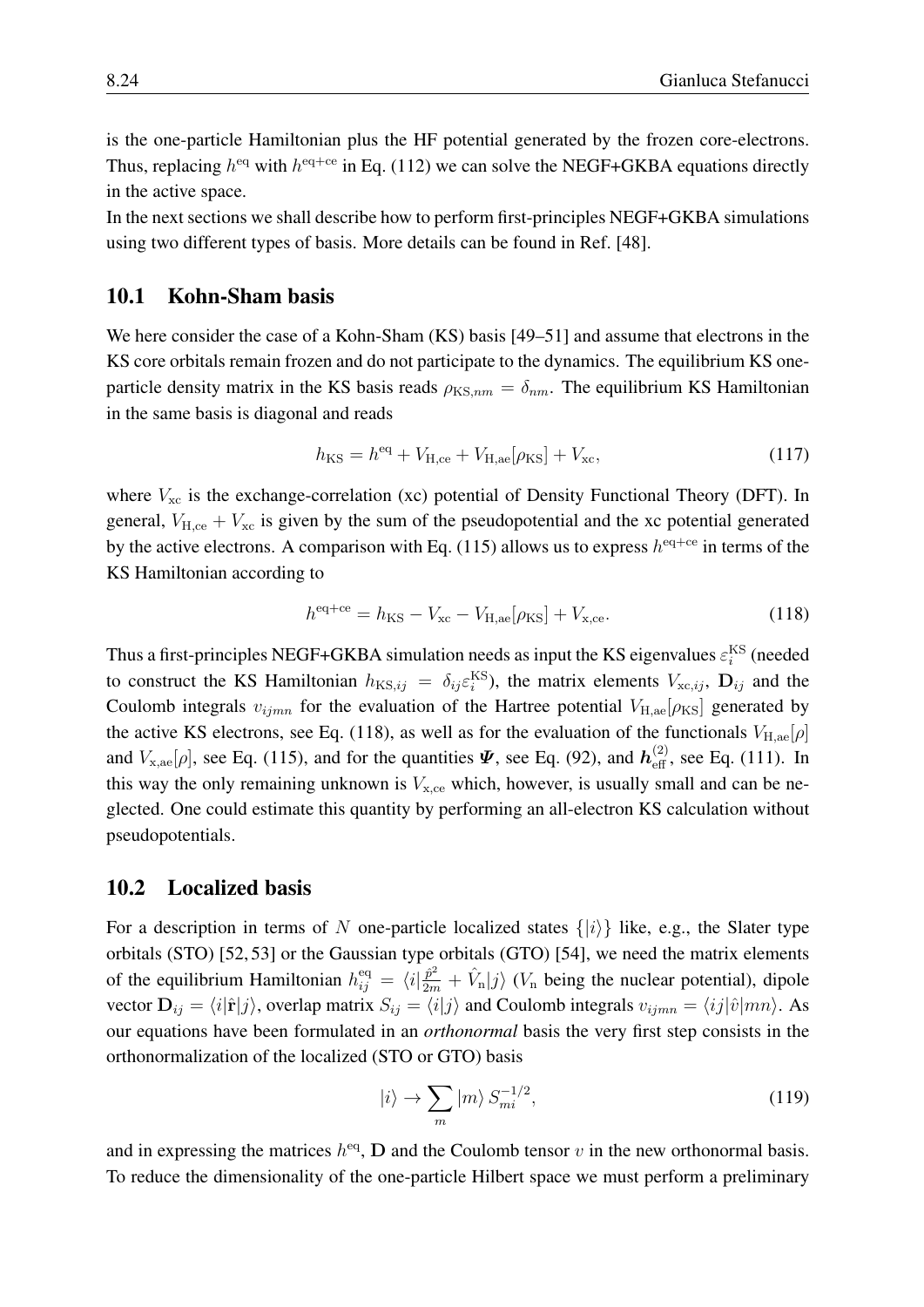self-consistent HF calculation in the orthonormal basis of Eq. [\(119\)](#page-23-3), and then construct the orthonormal HF vectors  $|i_{HF}\rangle = \sum_m \varphi_m^{(i)}|m\rangle$  with HF energies  $\varepsilon_i^{\text{HF}}$ . The HF states  $|i_{HF}\rangle =$  $|c_{\text{HF}}\rangle$  of energy  $\varepsilon_c^{\text{HF}} < \Lambda$  are considered as core states. Setting the vacuum energy at zero the energy cut-off  $\Lambda$  is typically of the order of  $-10^2$  eV. The best way to exploit the fixed occupation of the core states is then to work in the HF basis since in this basis  $\rho_{cc'} = \delta_{cc'}$ . This means that we must calculate the matrix elements  $h_{ij}^{\text{eq}}, \mathbf{D}_{ij}$  and the Coulomb tensor  $v_{ijmn}$  in the HF basis. To determine  $h^{\text{eq+ce}}$  we use its definition in Eq. [\(116\)](#page-22-3) which in the HF basis yields

$$
h_{ij}^{\text{eq+ce}} = h_{ij}^{\text{eq}} + \sum_{cc'} \left( v_{icc'j} - v_{icjc'} \right) \rho_{c'c} = h_{ij}^{\text{eq}} + \sum_{c} \left( v_{iccj} - v_{icjc} \right). \tag{120}
$$

This equation tells us that in addition to  $v_{ijmn}$  with all indices in the active space we also need to calculate  $v_{icci}$  and  $v_{icjc}$  for all core indices c and for all active indices i, j.

The main limitation of the STO or GTO basis is that the continuum part of the one-particle spectrum is, in general, poorly described and hence phenomena like photo-induced ionization and Auger decay cannot be simulated. In phenomena like electron transport or photoabsorption the electrons do instead remain bound to the system and a description in terms of localized orbitals can be made accurate at will.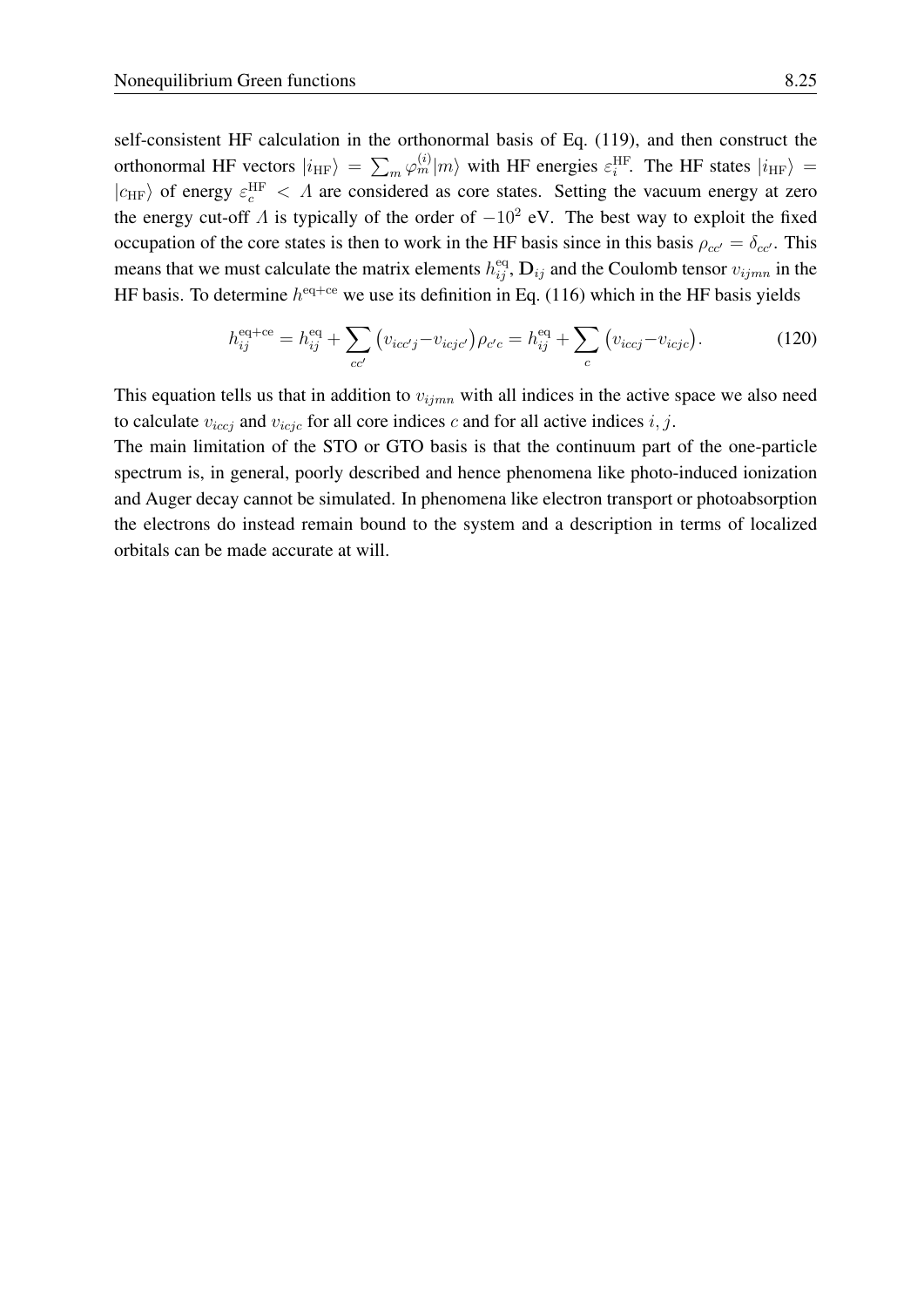## References

- <span id="page-25-0"></span>[1] G. Stefanucci and R. van Leeuwen: *Nonequilibrium Many-Body Theory of Quantum Systems: A Modern Introduction* (Cambridge University Press, 2013)
- <span id="page-25-1"></span>[2] N. Schlünzen, J.P. Joost, and M. Bonitz, Phys. Rev. Lett. **124**, 076601 (2020)
- <span id="page-25-17"></span>[3] J.P. Joost, N. Schlünzen, and M. Bonitz, Phys. Rev. B  $101$ , 245101 (2020)
- <span id="page-25-16"></span>[4] Y. Pavlyukh, E. Perfetto, and G. Stefanucci, Phys. Rev. B, in press (2021)
- <span id="page-25-18"></span>[5] D. Karlsson, R. van Leeuwen, Y. Pavlyukh, E. Perfetto, and G. Stefanucci, Phys. Rev. Lett., in press (2021)
- <span id="page-25-2"></span>[6] Y. Pavlyukh, D. Karlsson, R. van Leeuwen, E. Perfetto, and G. Stefanucci, in preparation
- <span id="page-25-3"></span>[7] N. Säkkinen, Y. Peng, H. Appel, and R. van Leeuwen, J. Chem. Phys.  $143$ ,  $234102$  (2015)
- [8] P.M.M.C. de Melo and A. Marini, Phys. Rev. B 93, 155102 (2016)
- <span id="page-25-4"></span>[9] M. Schüler, J. Berakdar, and Y. Pavlyukh, Phys. Rev. B 93, 054303 (2016)
- <span id="page-25-5"></span>[10] M. Gell-Mann and F. Low, Phys. Rev. **84**, 350 (1951)
- [11] A.L. Fetter and J.D. Walecka: *Quantum Theory of Many-Particle Systems* (McGraw-Hill, New York, 1971)
- <span id="page-25-6"></span>[12] L.G. Molinari, J. Math. Phys. **48**, 052113 (2007)
- <span id="page-25-7"></span>[13] L.V. Keldysh et al., Sov. Phys. JETP **20**, 1018 (1965)
- <span id="page-25-8"></span>[14] J. Schwinger, J. Math. Phys. 2, 407 (1961)
- <span id="page-25-9"></span>[15] O. Konstantinov and V. Perel, Sov. Phys. JETP 12, 142 (1961)
- <span id="page-25-10"></span>[16] M. Wagner, Phys. Rev. B 44, 6104 (1991)
- <span id="page-25-11"></span>[17] G. Stefanucci and C.O. Almbladh, Phys. Rev. B 69, 195318 (2004)
- <span id="page-25-12"></span>[18] E. Perfetto, D. Sangalli, A. Marini, and G. Stefanucci, Phys. Rev. B 94, 245303 (2016)
- <span id="page-25-13"></span>[19] R. van Leeuwen and G. Stefanucci, Phys. Rev. B 85, 115119 (2012)
- <span id="page-25-14"></span>[20] L.P. Kadanoff and G.A. Baym: *Quantum statistical mechanics: Green's function methods in equilibrium and nonequilibirum problems* (Benjamin, 1962)
- <span id="page-25-15"></span>[21] N.H. Kwong and M. Bonitz, Phys. Rev. Lett. 84, 1768 (2000)
- [22] N.E. Dahlen and R. van Leeuwen, Phys. Rev. Lett. 98, 153004 (2007)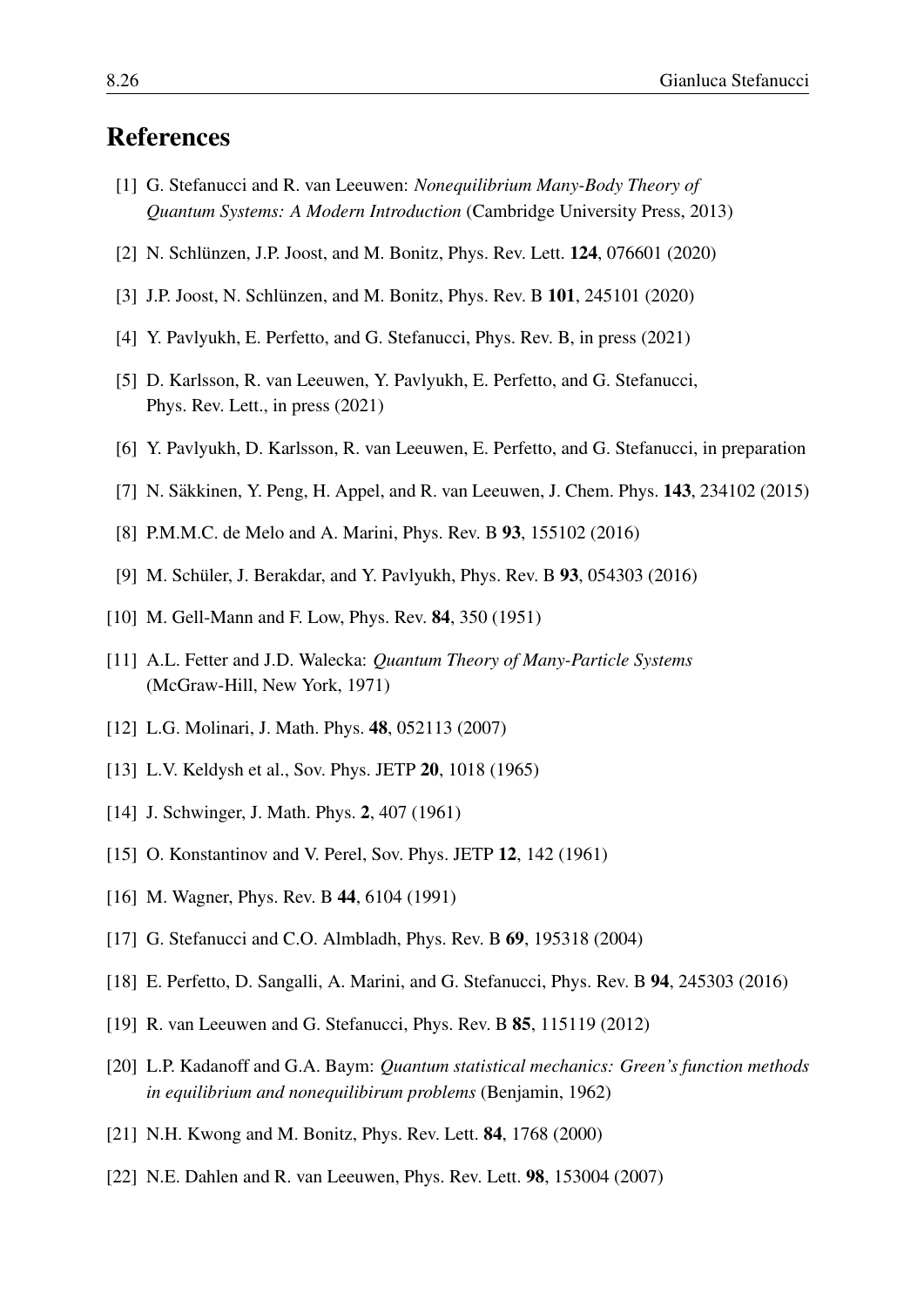- [23] P. Myöhänen, A. Stan, G. Stefanucci, and R. van Leeuwen, EPL  $84$ , 67001 (2008)
- <span id="page-26-0"></span>[24] M.P. von Friesen, C. Verdozzi, and C.O. Almbladh, Phys. Rev. Lett. 103, 176404 (2009)
- <span id="page-26-1"></span>[25] A. Stan, N.E. Dahlen, and R. van Leeuwen, The J. Chem. Phys. **130**, 224101 (2009)
- <span id="page-26-2"></span>[26] K. Balzer and M. Bonitz: *Nonequilibrium Green's Functions Approach to Inhomogeneous Systems* (Springer, 2013)
- <span id="page-26-3"></span>[27] P. Lipavský, V. Špička, and B. Velický, Phys. Rev. B  $34$ , 6933 (1986)
- <span id="page-26-4"></span>[28] S. Hermanns, N. Schlünzen, and M. Bonitz, Phys. Rev. B  $90$ , 125111 (2014)
- <span id="page-26-5"></span>[29] N. Schlünzen and M. Bonitz, Contrib. Plasma Phys.  $56$ ,  $5$  (2016)
- <span id="page-26-6"></span>[30] Y. Bar Lev and D.R. Reichman, Phys. Rev. B 89, 220201 (2014)
- <span id="page-26-7"></span>[31] S. Latini, E. Perfetto, A.M. Uimonen, R. van Leeuwen, and G. Stefanucci, Phys. Rev. B 89, 075306 (2014)
- <span id="page-26-8"></span>[32] R. Tuovinen, R. van Leeuwen, E. Perfetto, and G. Stefanucci, J. Chem. Phys. 154, 094104 (2021)
- <span id="page-26-9"></span>[33] G. Pal, Y. Pavlyukh, W. Hübner, and H.C. Schneider, Eur. Phys. J. B  $79$ ,  $327$  (2011)
- <span id="page-26-10"></span>[34] F. Covito, E. Perfetto, A. Rubio, and G. Stefanucci, Phys. Rev. A 97, 061401 (2018)
- <span id="page-26-11"></span>[35] E. Perfetto, A.M. Uimonen, R. van Leeuwen, and G. Stefanucci, Phys. Rev. A 92, 033419 (2015)
- [36] E. Perfetto, D. Sangalli, A. Marini, and G. Stefanucci, Phys. Rev. B 92, 205304 (2015)
- [37] D. Sangalli, S. Dal Conte, C. Manzoni, G. Cerullo, and A. Marini, Phys. Rev. B 93, 195205 (2016)
- <span id="page-26-12"></span>[38] E.A.A. Pogna, M. Marsili, D. De Fazio, S. Dal Conte, C. Manzoni, D. Sangalli, D. Yoon, A. Lombardo, A.C. Ferrari, A. Marini, G. Cerullo, and D. Prezzi, ACS Nano 10, 1182 (2016)
- <span id="page-26-13"></span>[39] Sangalli, D. and Marini, A., EPL 110, 47004 (2015)
- <span id="page-26-14"></span>[40] R. Tuovinen, D. Golež, M. Eckstein, and M.A. Sentef, Phys. Rev. B 102, 115157 (2020)
- <span id="page-26-15"></span>[41] E.V. Boström, A. Mikkelsen, C. Verdozzi, E. Perfetto, and G. Stefanucci, Nano Lett. 18, 785 (2018)
- <span id="page-26-16"></span>[42] E. Perfetto, D. Sangalli, A. Marini, and G. Stefanucci, J. Physical Chem. Lett. 9, 1353 (2018)